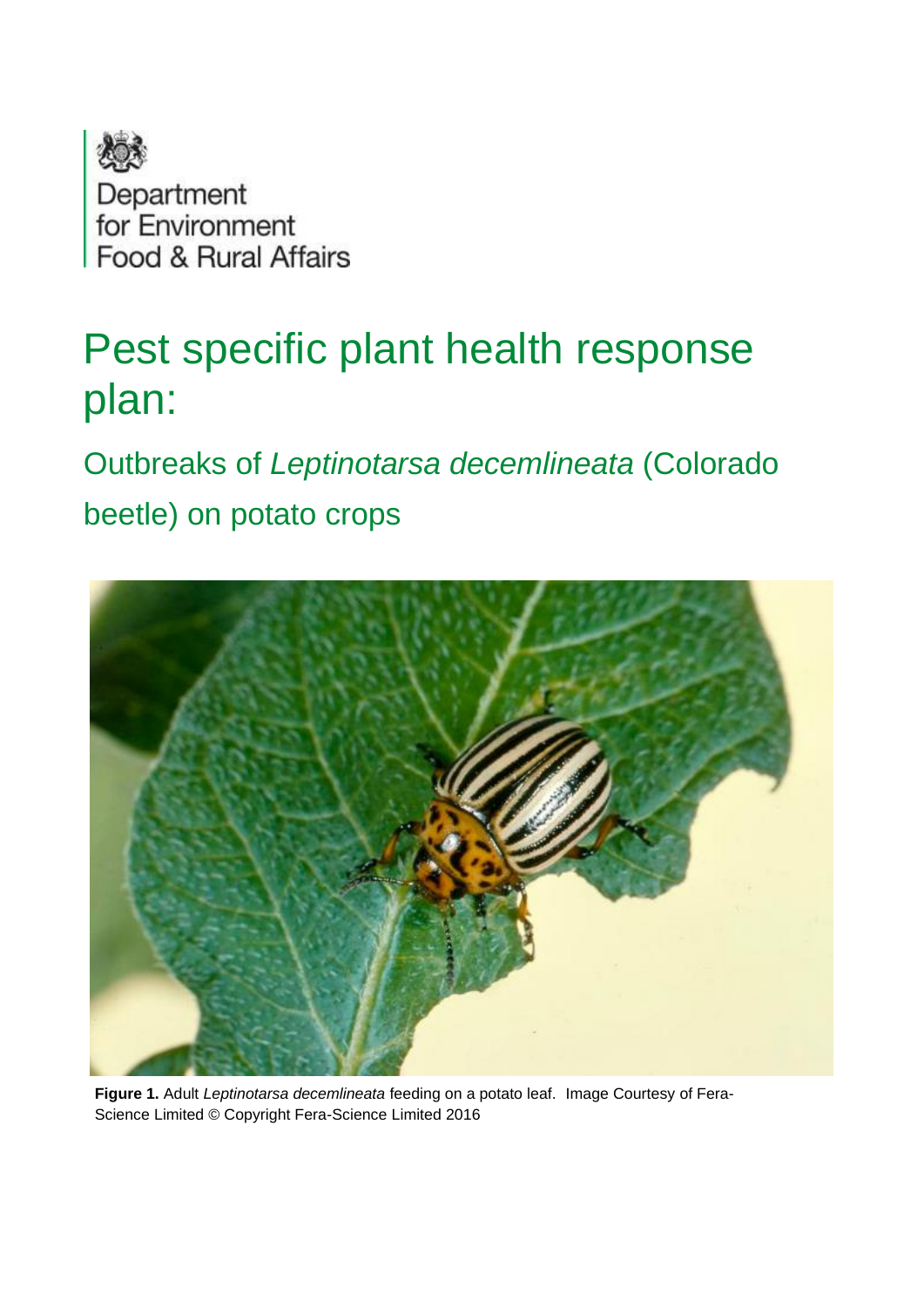We are the Department for Environment, Food and Rural Affairs. We're responsible for improving and protecting the environment, growing the green economy, sustaining thriving rural communities and supporting our world-class food, farming and fishing industries.

We work closely with our 33 agencies and arm's length bodies on our ambition to make our air purer, our water cleaner, our land greener and our food more sustainable. Our mission is to restore and enhance the environment for the next generation, and to leave the environment in a better state than we found it.

# **OGL**

#### © Crown copyright 2022

This information is licensed under the Open Government Licence v3.0. To view this licence, visit[www.nationalarchives.gov.uk/doc/open-government-licence/](http://www.nationalarchives.gov.uk/doc/open-government-licence/)

This publication is available at

<https://planthealthportal.defra.gov.uk/pests-and-diseases/contingency-planning/>

Any enquiries regarding this document should be sent to us at:

The UK Chief Plant Health Officer

Department for Environment, Food and Rural Affairs

Room 11G32

York Biotech Campus

Sand Hutton

York

YO41 1LZ

Email: [plantpestsrisks@defra.gov.uk](mailto:plantpestsrisks@defra.gov.uk)

[www.gov.uk/defra](http://www.gov.uk/defra)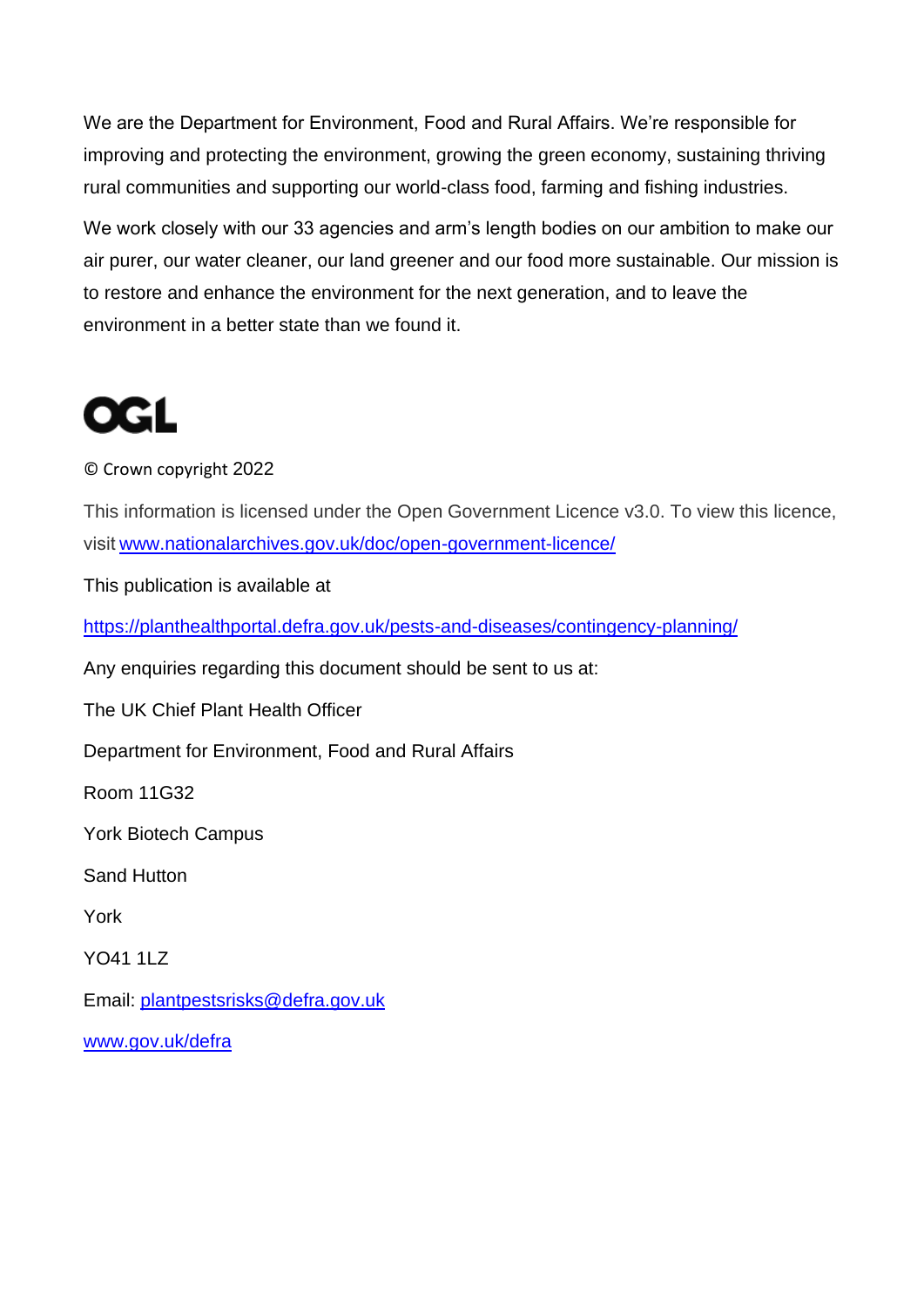# **Executive summary**

| <b>Background</b>                       |                                                                                                                                                                                                                                                                                                                                                                                                                                                                                                               |  |  |  |
|-----------------------------------------|---------------------------------------------------------------------------------------------------------------------------------------------------------------------------------------------------------------------------------------------------------------------------------------------------------------------------------------------------------------------------------------------------------------------------------------------------------------------------------------------------------------|--|--|--|
| <b>Regulation</b>                       | <b>GB Quarantine pest</b>                                                                                                                                                                                                                                                                                                                                                                                                                                                                                     |  |  |  |
| <b>Key Hosts</b>                        | Potatoes                                                                                                                                                                                                                                                                                                                                                                                                                                                                                                      |  |  |  |
| <b>Distribution</b>                     | Albania, Andorra, Armenia, Austria, Azerbaijan, Belarus, Belgium,<br>Bosnia and Herzegovina, Bulgaria, Canada, China, Croatia, Cuba,<br>Czech Republic, Estonia, France, Georgia, Germany, Greece,<br>Guatemala, Hungary, Iran, Iraq, Italy, Kazakhstan, Kyrgyzstan,<br>Latvia, Lithuania, Luxembourg, Mexico, Moldova, Netherlands, North<br>Macedonia, Poland, Portugal, Romania, Russia, Serbia, Slovakia,<br>Slovenia, Spain, Switzerland, Tajikistan, Turkey, Turkmenistan,<br>Ukraine, USA, Uzbekistan. |  |  |  |
| Key pathways                            | Seed and ware potatoes                                                                                                                                                                                                                                                                                                                                                                                                                                                                                        |  |  |  |
| Industries at risk                      | Potato growers                                                                                                                                                                                                                                                                                                                                                                                                                                                                                                |  |  |  |
| Symptoms $(2.2)^*$                      | Defoliation of hosts                                                                                                                                                                                                                                                                                                                                                                                                                                                                                          |  |  |  |
|                                         | <b>Surveillance</b>                                                                                                                                                                                                                                                                                                                                                                                                                                                                                           |  |  |  |
| <b>Demarcated zones</b>                 | Infested zone = Infested field/site                                                                                                                                                                                                                                                                                                                                                                                                                                                                           |  |  |  |
| (5.28)                                  | Buffer zone = $1 - 5$ km                                                                                                                                                                                                                                                                                                                                                                                                                                                                                      |  |  |  |
| Surveillance<br>activities              | • Visual surveys will be carried of the buffer zone<br>• Visual surveys of other sites where there is potential spread via                                                                                                                                                                                                                                                                                                                                                                                    |  |  |  |
| $(5.29 - 5.32)$                         | infested equipment etc.                                                                                                                                                                                                                                                                                                                                                                                                                                                                                       |  |  |  |
|                                         |                                                                                                                                                                                                                                                                                                                                                                                                                                                                                                               |  |  |  |
|                                         | <b>Response measures</b>                                                                                                                                                                                                                                                                                                                                                                                                                                                                                      |  |  |  |
| Interceptions<br>$(5.1 - 5.9)$          | • Infested consignments should be destroyed or re-exported<br>• Sorting or control measures solely on beetles may be permitted<br>under specific scenarios<br>• Tracing exercises carried out where required<br>• UKPHINS notification made                                                                                                                                                                                                                                                                   |  |  |  |
| <b>Outbreaks</b><br>$(5.33 - 5.65)$     | $\bullet$ Action will be dependent on the scenario but could include:<br>• Decontamination of equipment and machinery and destruction<br>of waste<br>Treatment of crop with insecticides or herbicides<br>• Destruction of tubers<br>Removal of volunteers<br>• Visual inspections of fields, areas, equipment and waste<br>• Safe disposal of waste<br>Crop breaks or trap crops<br>Prevention of planting seed crops                                                                                        |  |  |  |
|                                         | <b>Key control measures</b>                                                                                                                                                                                                                                                                                                                                                                                                                                                                                   |  |  |  |
| <b>Biological</b>                       | N/A                                                                                                                                                                                                                                                                                                                                                                                                                                                                                                           |  |  |  |
| <b>Chemical</b>                         | Insecticides and herbicides                                                                                                                                                                                                                                                                                                                                                                                                                                                                                   |  |  |  |
| <b>Cultural</b>                         | Removal of volunteers, trap crops                                                                                                                                                                                                                                                                                                                                                                                                                                                                             |  |  |  |
|                                         | <b>Declaration of eradication</b>                                                                                                                                                                                                                                                                                                                                                                                                                                                                             |  |  |  |
| a ware potato crop or trap potato crop. | Eradication can be declared if no pest is detected during annual surveys for three years.<br>This must include 2 consecutive years without volunteer plants and then a year with either                                                                                                                                                                                                                                                                                                                       |  |  |  |

\* Numbers refer to relevant points in the plan.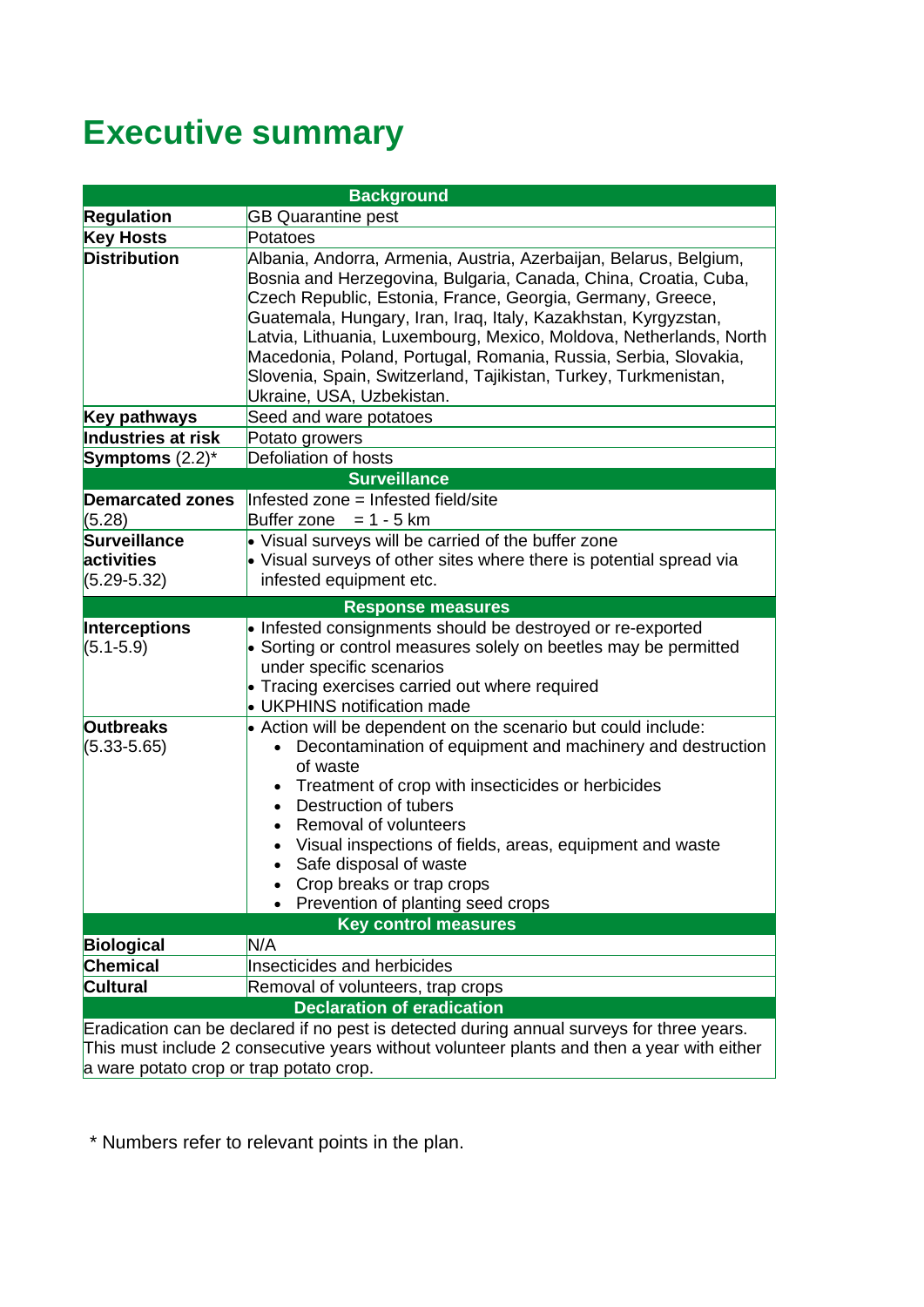## **Contents**

| 1 <sub>1</sub> |                                                                                     |  |
|----------------|-------------------------------------------------------------------------------------|--|
| 2.             |                                                                                     |  |
| 3.             |                                                                                     |  |
| 4.             |                                                                                     |  |
| 5.             |                                                                                     |  |
|                | Official action to be taken following the suspicion or confirmation of Leptinotarsa |  |
|                | Official action to be taken following the suspicion of Leptinotarsa decemlineata    |  |
|                |                                                                                     |  |
|                |                                                                                     |  |
|                | Official action to be taken following the confirmation of an outbreak11             |  |
|                |                                                                                     |  |
| 6.             |                                                                                     |  |
| 7.             |                                                                                     |  |
| 8.             |                                                                                     |  |
|                |                                                                                     |  |
| 9.             |                                                                                     |  |
|                |                                                                                     |  |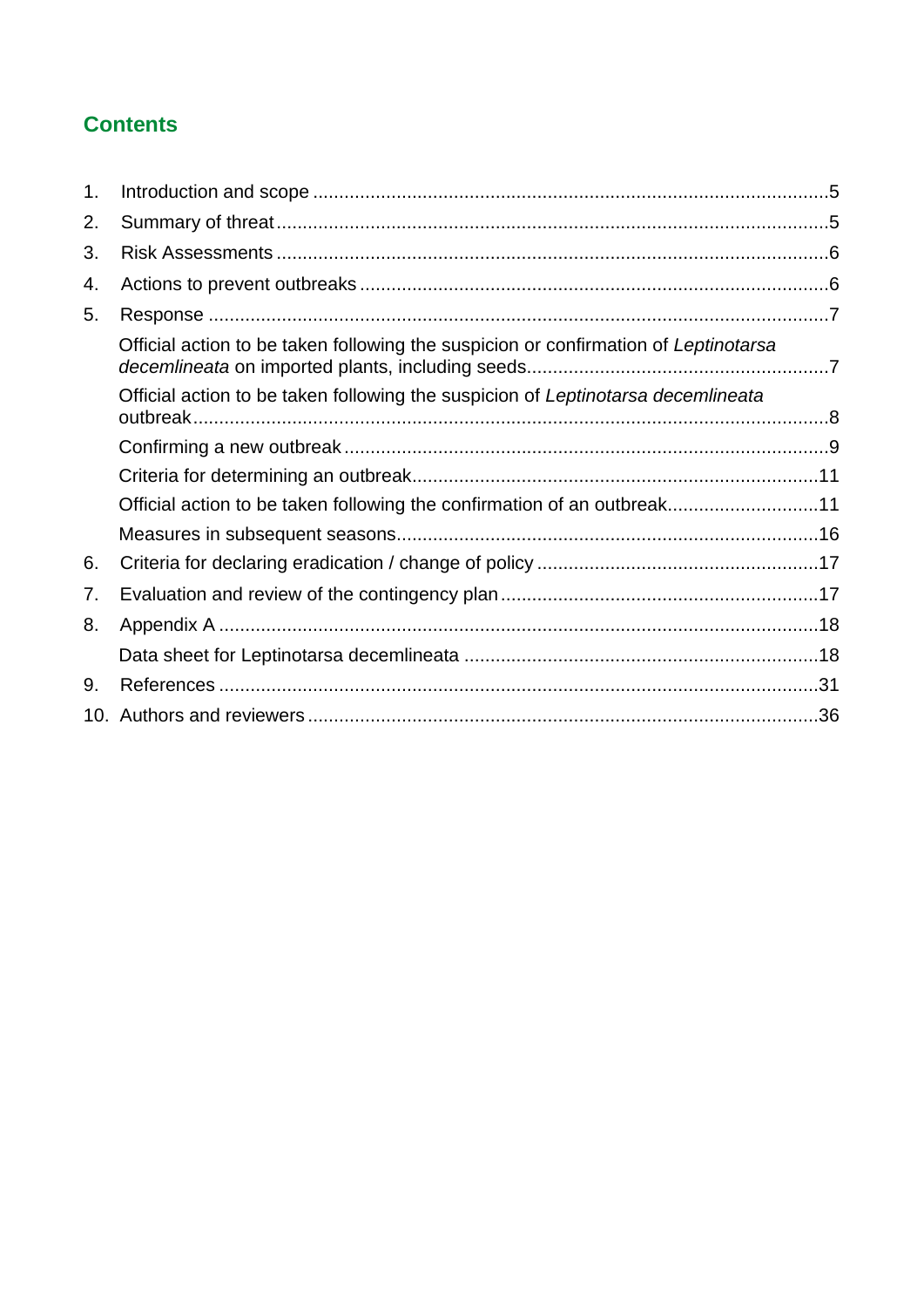# <span id="page-4-0"></span>**1. Introduction and scope**

- 1.1. This pest specific response plan has been prepared by the Defra Risk and Horizon Scanning team. It describes how the Plant Health Service for England will respond if an infestation of *Leptinotarsa decemlineata* is discovered on potato (*Solanum tuberosum*).
- 1.2. The plant health authorities in Northern Ireland, Scotland, Wales and the Crown Dependencies have been consulted on this plan and will use it as the basis for the action they will take in the event of *L. decemlineata* being detected in their territories.
- 1.3. This document will be used in conjunction with the *Defra Generic Contingency Plan for Plant Health in England* [\(https://planthealthportal.defra.gov.uk/assets/uploads/Generic-Contingency-Plan-for-](https://planthealthportal.defra.gov.uk/assets/uploads/Generic-Contingency-Plan-for-Plant-Health-in-England-FINAL-2.pdf)[Plant-Health-in-England-FINAL-2.pdf\)](https://planthealthportal.defra.gov.uk/assets/uploads/Generic-Contingency-Plan-for-Plant-Health-in-England-FINAL-2.pdf), which gives details of the teams and organisations involved in pest response in England, and their responsibilities and governance. It also describes how these teams and organisations work together in the event of an outbreak of a plant health pest.
- 1.4. The aim of this response plan is to facilitate the containment and eradication of *L. decemlineata*.

# <span id="page-4-1"></span>**2. Summary of threat**

- 2.1. *Leptinotarsa decemlineata* was first recorded in 1811 in the USA by Thomas Nuthall but was not formally described until 1824, by Thomas Say. The first report of this species damaging potato plants was in 1859, 100 miles west of Omaha, Nebraska (Pope and Madge, 1984). The beetle has since spread across the USA, and moved into Canada, Central America, Europe and Asia (EPPO, 2016). It first established in Europe in Bordeaux, France, in 1921, and is now present in most European countries (Fig. 6; EPPO, 2016). However, it has yet to establish in the UK (EPPO, 2016).
- 2.2. Larvae and adults of *L. decemlineata* feed on the foliage of potato plants and can completely strip plants of their leaves if they are left uncontrolled. In some EPPO countries, the resulting yield losses have been as high as 50% (EPPO, 1997). Large economic losses (millions of dollars per year) have also been recorded in the USA and China (Grafius, 1997; Liu *et al.*, 2012).
- 2.3. Since 1952, there have been two outbreaks of *L. decemlineata* in the UK, one in 1976 and one in 1977. Both outbreaks were eradicated shortly after detection. Live *Leptinotarsa decemlineata* are regularly intercepted, 'hitch-hiking' on leafy vegetables, salad leaves, fresh herbs and grains, as well as on potatoes, from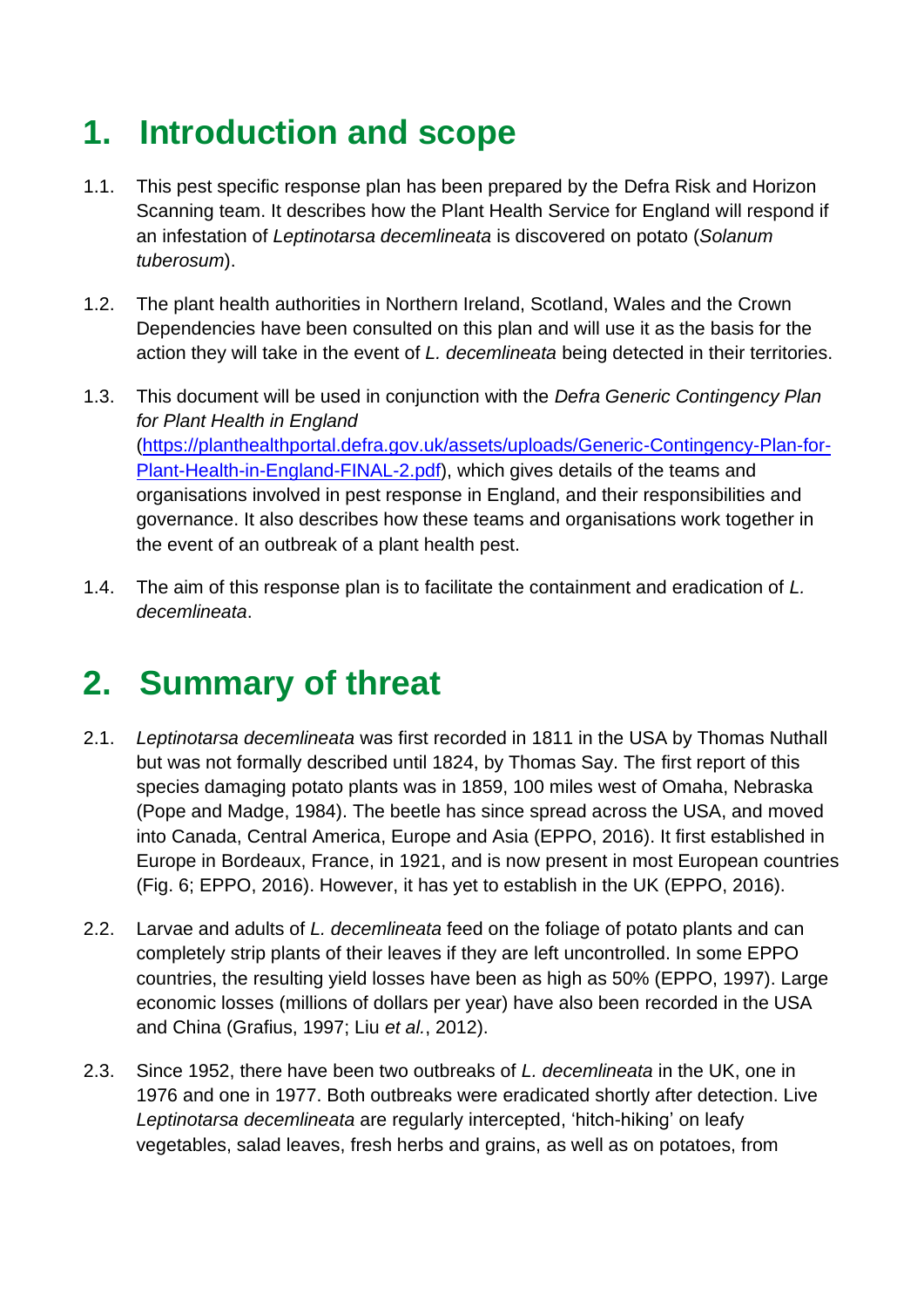continental Europe, and dead adults are regularly found in processed frozen vegetables, again from continental Europe. (Fera interception records 1996-2021)

2.4. Eggs, larvae and adults of *L. decemlineata* are mainly associated with potato plants. However, solanaceous plants are prohibited from entering the UK from third countries, and potato plants entering from the EU are tested for harmful organisms. The entry of *L. decemlineata* on potato plants is therefore unlikely. Larvae, pupae and adults are also associated with seed and ware potatoes and associated soil. Due to the rigorous selection and testing process prior to import on seed potatoes, ware potatoes and any associated soil are more of a risk. This pathway is mitigated in part by the emergency and national measures used against *Epitrix* potato flea beetles, which ensures that ware potatoes coming from *Epitrix* demarcated areas in Portugal and Spain must be brushed and/or washed, and that ware potatoes coming from non-demarcated areas of Spain must be washed. It is for this reason that we are most likely to see *L. decemlineata* "hitch-hiking" on unregulated plants and produce (that may be from nearby to infested potato fields, where beetles may overwinter or use for harbourage), and this has been the case over the last few years.

# <span id="page-5-0"></span>**3. Risk Assessments**

- 3.1. The beetle currently has an unmitigated and mitigated UK Plant Health Risk Register score of 60 and 20 respectively. Overall scores range from 1 (very low risk) to 125 (very high risk). These scores are reviewed as and when new information becomes available [\(https://secure.fera.defra.gov.uk/phiw/riskRegister/viewPestRisks.cfm?cslref=4840\)](https://secure.fera.defra.gov.uk/phiw/riskRegister/viewPestRisks.cfm?cslref=4840).
- 3.2. A pest risk analysis, commissioned by the Norwegian Agricultural Inspection Service, was carried out by the Plant Protection Centre in Norway, concluding that the pest would be able to establish and cause economic impacts [\(http://www.mattilsynet.no/planter\\_og\\_dyrking/planteskadegjorere/leptinotarsa\\_dece](http://www.mattilsynet.no/planter_og_dyrking/planteskadegjorere/leptinotarsa_decemlineata__1996.4002/binary/Leptinotarsa%20decemlineata%20-%201996) [mlineata\\_\\_1996.4002/binary/Leptinotarsa%20decemlineata%20-%201996\)](http://www.mattilsynet.no/planter_og_dyrking/planteskadegjorere/leptinotarsa_decemlineata__1996.4002/binary/Leptinotarsa%20decemlineata%20-%201996).

# <span id="page-5-1"></span>**4. Actions to prevent outbreaks**

- 4.1. *Leptinotarsa decemlineata* is a GB Quarantine Pest (Schedule 1 of The Plant Health (Phytosanitary Conditions) (Amendment) (EU Exit) Regulations 2020) and is therefore prohibited from being introduced into, or spread within GB.
- 4.2. *Leptinotarsa decemlineata* is an EU Protected Zone Quarantine Pest. Countries with protected zone status include **Cyprus**, **Finland** (the districts of Åland, Turku, Uusimaa, Kymi, Häme, Pirkanmaa, Satakunta), **Ireland**, **Malta**, **Portugal**, **Spain** (Ibiza and Menorca) and **Sweden** (Blekinge, Gotland, Halland, Kalmar, Skåne).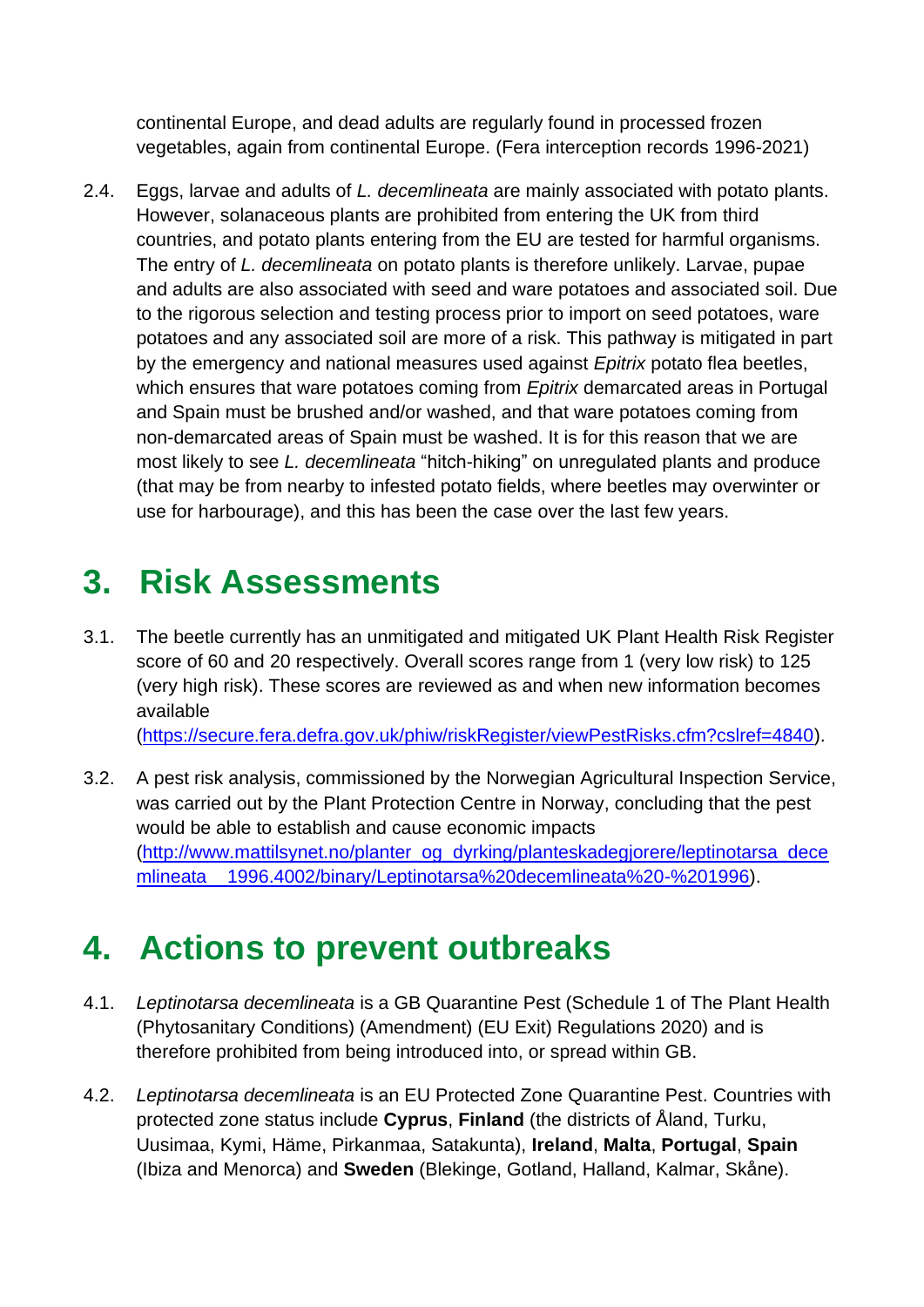- 4.3. *Leptinotarsa decemlineata* is an A2 listed pest in the EPPO region and is therefore recommended for regulation by EPPO member countries.
- 4.4. The Plant Health Service should be aware of the measures described in this plan and be trained in responding to an outbreak of *L. decemlineata*. It is important that capabilities in detection, diagnosis, and risk management are available.

# <span id="page-6-0"></span>**5. Response**

## <span id="page-6-1"></span>**Official action to be taken following the suspicion or confirmation of** *Leptinotarsa decemlineata* **on imported plants, including seeds**

### **Holding consignments at ports of entry, including packhouses**

- 5.1. If *L. decemlineata* is suspected by the Plant Health and Seeds Inspectorate (PHSI) to be present in a consignment moving in trade, the PHSI must hold the consignment until a diagnosis is made. Ideally, the consignment should be placed in a sealed cold store and any opened containers should be resealed. Samples should be sent to Fera Science Ltd., Plant Clinic, York Biotech Campus, Sand Hutton, York, YO41 1LZ (01904 462000) in a sealed bag or container, within at least two other layers of containment, which are not liable to be crushed during transit (no food should be included, but a drop of water can be provided).
- 5.2. When an infestation of *L. decemlineata* is confirmed, the PHSI should advise the client of the action that needs to be taken by way of an official plant health notice. The consignment should be destroyed by either incineration or deep burial (as in 5.53), or re-exported in a sealed container. For some consignments, sorting is permitted (see consignment specific standard operating procedures (SOPs)). If it is not possible to organise destruction by deep burial or incineration, suitable alternatives should be discussed with the Defra Risk and Horizon Scanning team.
- 5.3. Where there is a high risk of escape before destruction or re-export, fumigation may be used under guidance from the Defra Risk and Horizon Scanning team. Fumigation is also preferred over destruction or re-export for timber.
- 5.4. For consignments where beetles are restricted to the outside e.g. on wood packaging, action only needs to be taken to destroy the beetles themselves.
- 5.5. When only dead beetles are found, sorting of the consignment may be permitted. It should be noted that live beetles can enter a state of torpor at low temperatures, becoming immobile, and therefore giving the appearance of being dead. Thus, beetles should be kept at room temperature for several hours to confirm their status.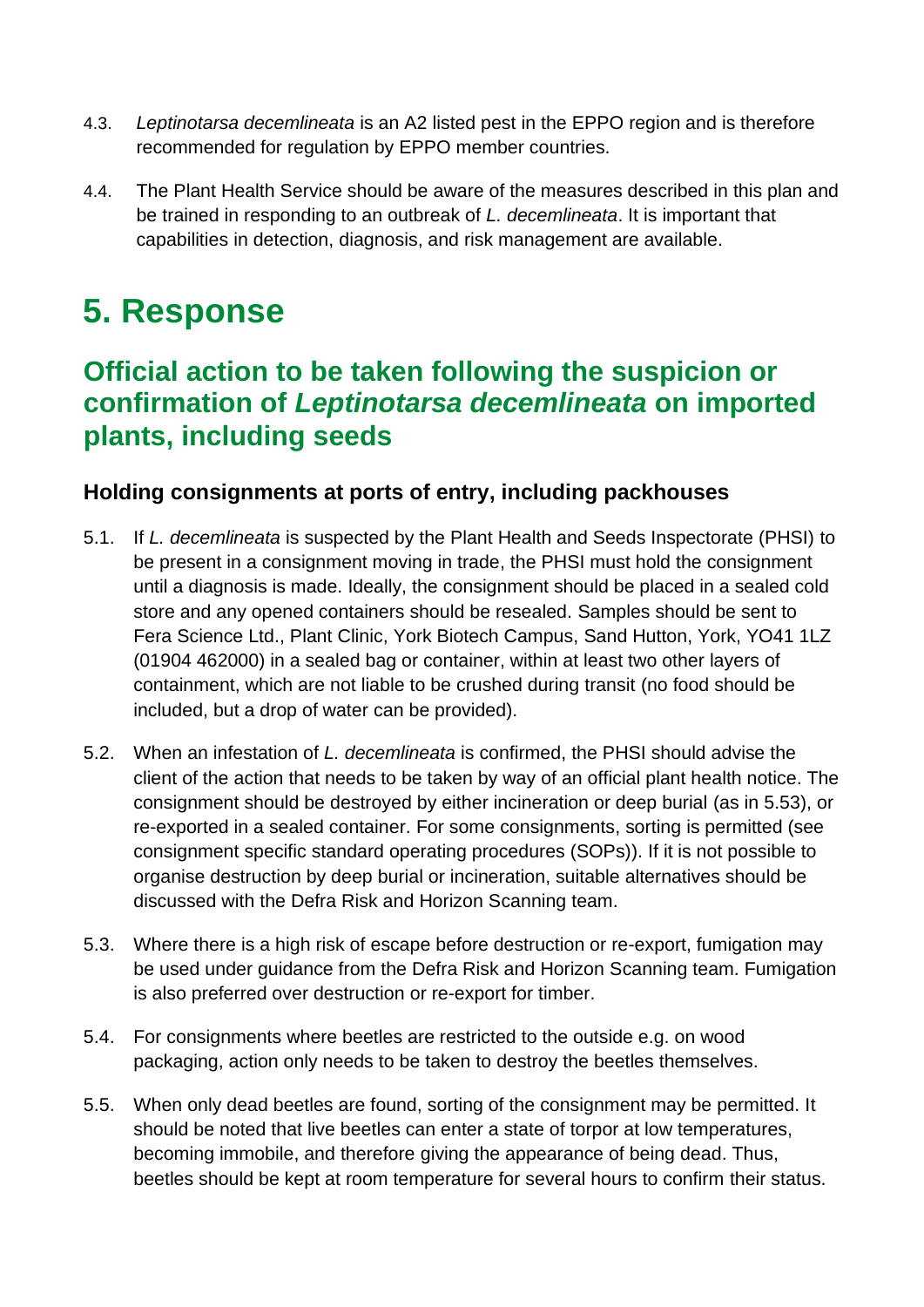- 5.6. As appropriate, any host plants (as listed in table 1 and including any potato tubers) should be surveyed for signs of pest presence in the immediate vicinity of any outbreak if this occurs during the growing season and again during the following growing season e.g., in mid-summer (see 5.20-5.22). If the site is in a potato growing area, the two potato fields closest to the site and a field on the prevailing wind side should also be visually surveyed during the growing season. Waste disposal processes and areas should also be inspected.
- 5.7. A UKPHINS (UK Plant Health Interception Notification System) notification should be made upon confirmation of an infestation of live *L. decemlineata*. UKPHINS is the IT system for recording findings and non-compliance in order to maintain records and notify other National Plant Protection Organisations (NPPO) of plant health issues.
- 5.8. If all or part of the consignment has been distributed to other premises prior to a confirmed diagnosis, trace forward and back inspections should take place on suspicion of the presence of *L. decemlineata*. Details of future and previous consignments from the same grower/supplier should also be obtained from the supplying country NPPO.
- 5.9. A pest alert to raise awareness of *L. decemlineata* and its symptoms should be distributed to packers/processors and importers where *L. decemlineata* has been found, and to those in the local area and those associated with the infested premises. A pest alert is available on the Plant Health Portal [https://planthealthportal.defra.gov.uk/assets/factsheets/Pest-alert-Colorado-Potato-](https://planthealthportal.defra.gov.uk/assets/factsheets/Pest-alert-Colorado-Potato-Beetle.pdf)[Beetle.pdf.](https://planthealthportal.defra.gov.uk/assets/factsheets/Pest-alert-Colorado-Potato-Beetle.pdf)

## <span id="page-7-0"></span>**Official action to be taken following the suspicion of**  *Leptinotarsa decemlineata* **outbreak**

- 5.10. Suspected outbreaks will be assessed on a case by case basis. An Outbreak Triage Group (OTG), chaired by the Chief Plant Health Officer (CPHO) or their deputy and including specialists from APHA, Defra and other organisations, should be set up to assess the risk and decide on a suitable response. Where appropriate, the OTG will also decide who will be the control authority, and the control authority will then nominate an incident commander. An Incident Management Team (IMT) meeting, chaired by the Incident Controller, will subsequently convene to produce an Incident Action Plan (IAP) to outline the operational plan. See the *Defra Generic Contingency Plan for Plant Health in England* for full details.
- 5.11. The OTG will set an alert status, which will consider the specific nature of the outbreak. The alert levels in order of increasing severity, are white; black; amber and red (more detail on the levels can be found in table 2 of the *Defra Generic Contingency Plan for Plant Health in England*). Under most scenarios, an infestation of *L. decemlineata* suspected in a potato field is likely to be given an amber alert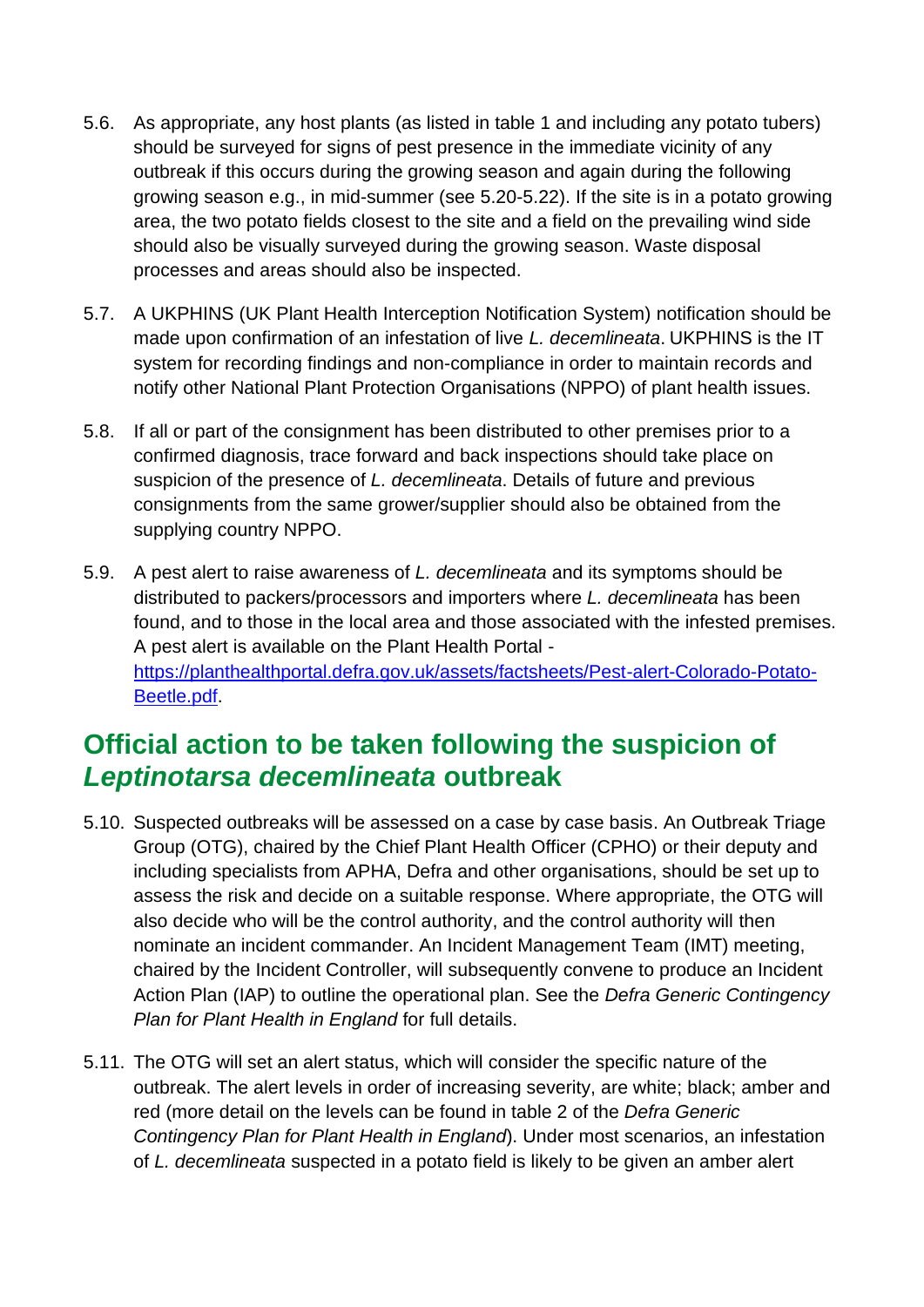status. An amber alert status refers to a serious plant pest/disease with potential for relatively slow, but extensive geographical spread leading to host death and/or major economic, food security or environmental impacts.

## **Restrictions on movement of material, equipment and machinery to and from the place of production**

5.12. Larvae, pupae and adults can be transferred in soil associated with non-host material, equipment and machinery, and adults can hitch hike on these. Movement of material, equipment and machinery between infested and non-infested areas should therefore be restricted. However, if movement is necessary, the material, equipment and machinery should be thoroughly cleaned at the designated outbreak site to remove any soil and life stage of *L. decemlineata*.

### **Preliminary trace forward/trace backward**

- 5.13. If an infested consignment is considered as being the source of the suspect outbreak, investigations regarding the origins of infested consignments will be undertaken to locate other related and therefore potentially infested consignments moving to and from the site. If applicable the relevant NPPO should be contacted. This process is particularly important for propagation or seed potato stocks.
- 5.14. In addition to trace forward investigations relating to seed or ware linked to the outbreak crop we would also need to carry out trace forward / back investigations linked to machinery used on the infested field. Modern farms often share equipment e.g. potato harvesters/planters.

## <span id="page-8-0"></span>**Confirming a new outbreak**

### **How to survey to determine whether there is an outbreak**

- 5.15. Information to be gathered by the PHSI on the suspicion of an infestation of *L. decemlineata*, in accordance with ISPM 6; guidelines for surveillance [\(http://www.acfs.go.th/sps/downloads/13717\\_ISPM\\_6\\_E.pdf\)](http://www.acfs.go.th/sps/downloads/13717_ISPM_6_E.pdf):
	- The origin of the potatoes and seed lot numbers etc.
	- Details of other premises or destinations where the potatoes have been grown or sent, where the beetle may be present.
	- The layout of the premises and surrounding area (in relation to potential buffer zones), including a map of the fields/cropping/ buildings, at risk growers, and details of neighbouring crops, especially any commercial or non-commercial solanaceous crops in fields, allotments, gardens or glasshouses.
	- Details of the crop variety, growth stage and any other relevant information.
	- Description of the surrounding habitat.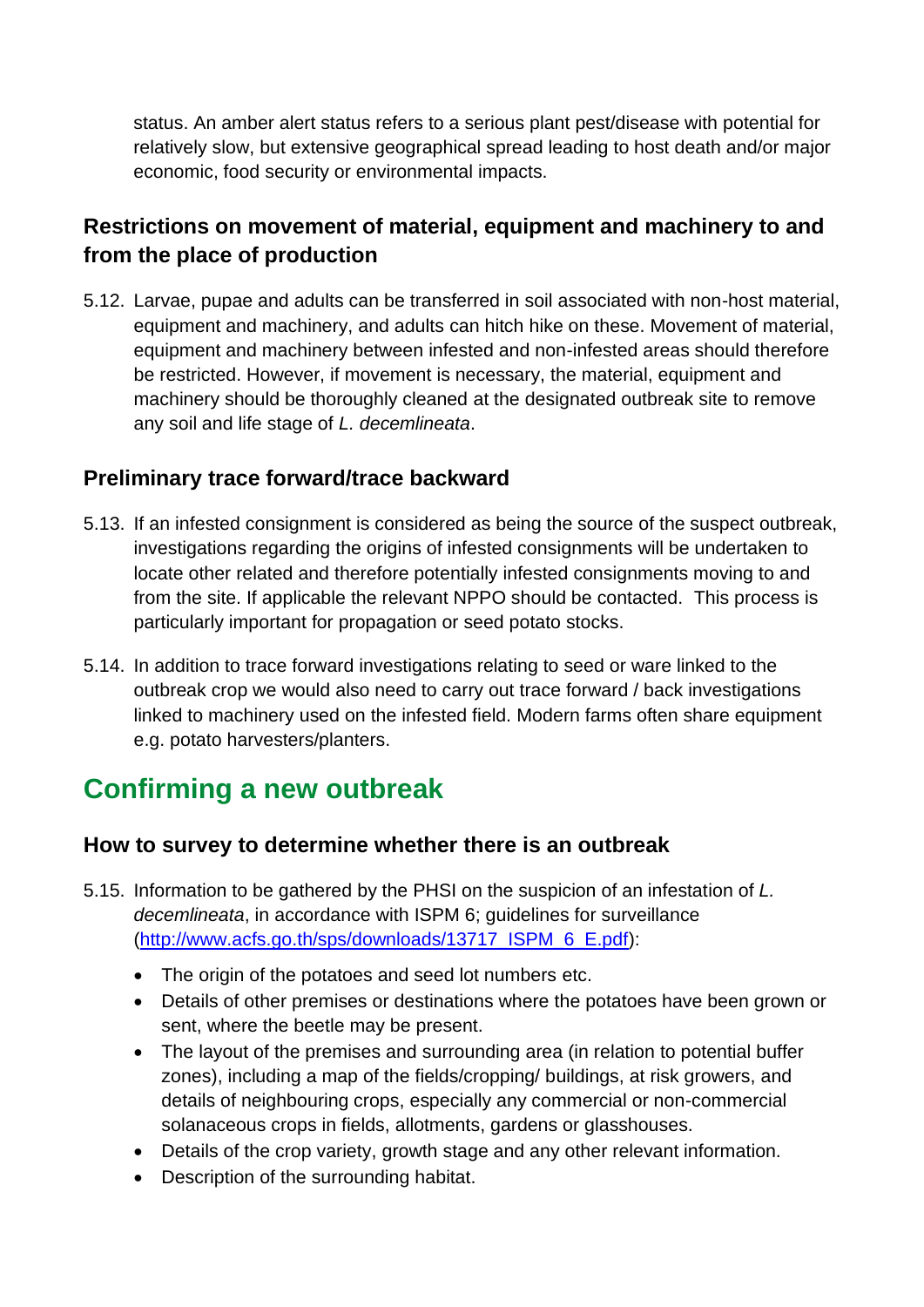- Area and level of infestation, including life stages and a description of symptoms (could take photos). Symptoms would include defoliation and black, sticky excrement.
- The location of any known populations, including grid references.
- The date and time the sample was taken, how it was identified and by whom. If taken by non PHSI, an official sample would be required.
- Current treatments/controls in place e.g. chemical treatments.
- Details of the movement of people, equipment, machinery etc. to and from the infested area.
- Cultural and working practices.
- The name, address, Email and telephone number of the person who found the beetle.
- 5.16. This information should be included on the plant pest investigation template.
- 5.17. Further to information gathering, samples of other beetles should be taken to confirm the extent of the infestation e.g. in surrounding lots or fields. This initial survey will be used to determine if it is an isolated finding or an established outbreak.
- 5.18. When at a processor, any host plants (including any potato tubers) should be surveyed for signs of pest presence in the immediate vicinity of any outbreak if this occurs during the growing season and again during the following growing season (see 5.20-5.22). If the site is in a potato growing area, the two potato fields closest to the site and a field on the prevailing wind side should also be surveyed. The waste disposal areas should also be inspected.
- 5.19. Finance for the surveys will depend on the individual circumstances of the outbreak, and will be subject to discussion, usually between Defra policy and the PHSI.

## **Sampling**

- 5.20. Eggs, larvae and adults are distinctive (see Appendix A Morphology section). Leaves can therefore be visually inspected for these life stages. Signs of defoliation and characteristic black, sticky excrement can also be looked out for. Because the larvae and adults can be hidden among the foliage, they are best detected by shaking the host plant over a white sheet or tray.
- 5.21. When walking through a potato crop, two rows can be taken at a time, and any findings marked with flagged canes (ideally around the perimeter of any colonies).
- 5.22. Following the identification/capture of an egg, larva, pupa and/or adult, the samples should be sent for diagnosis as in point 5.1.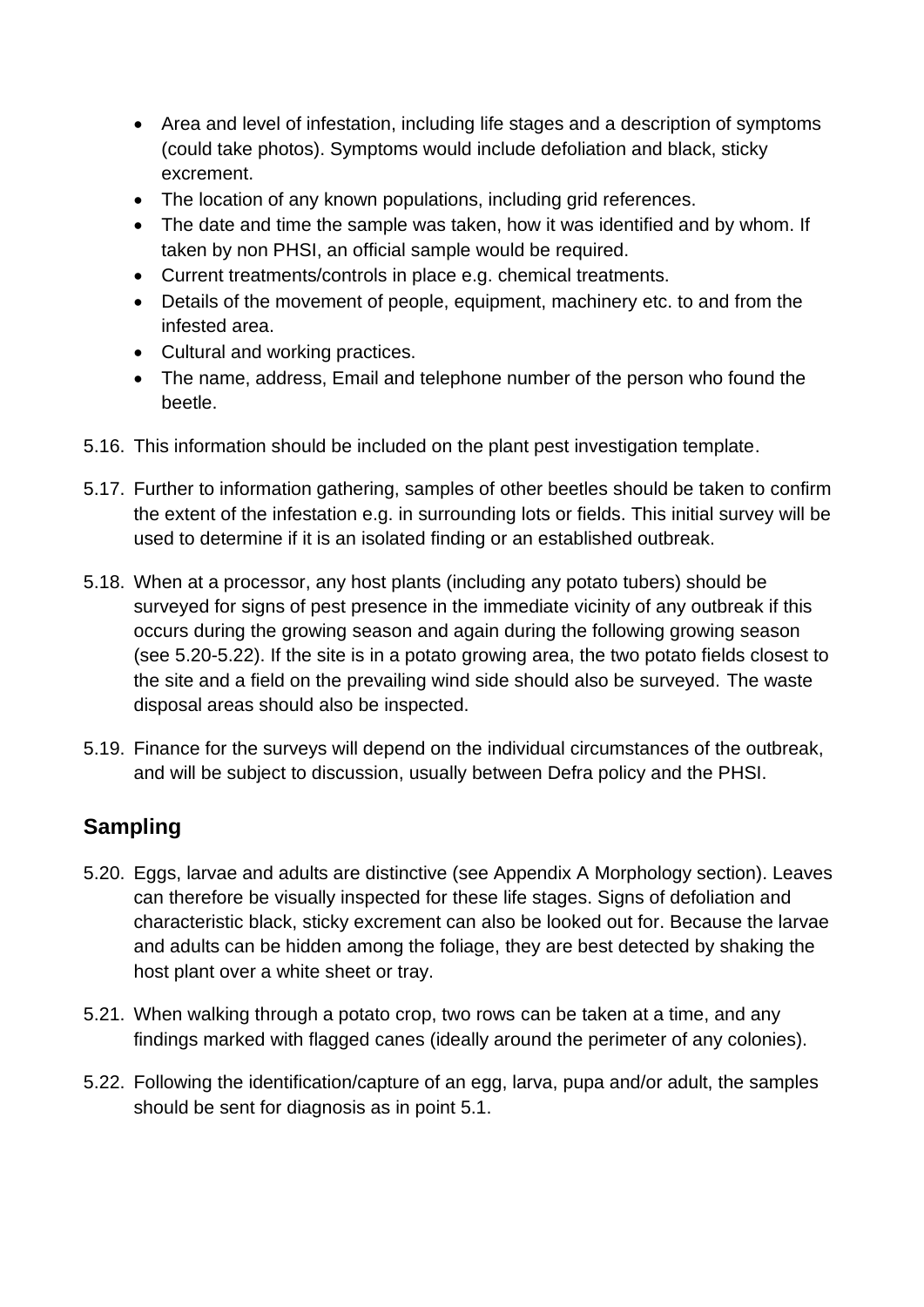### **Diagnostic procedures**

- 5.23. There are descriptions of eggs and larvae of *L. decemlineata* (e.g. Australian Government Department of Agriculture, 2013), but there are no keys, so morphological species determination of these life stages is not possible, and DNA sequencing would be needed.
- 5.24. For adults, there is a North American key to the genera in the tribe Doryphorini, including the genera most closely related to *Leptinotarsa*, as well as 31 of the 41 species in the genus *Leptinotarsa*, including *L. decemlineata* (Jacques, 1988).

# <span id="page-10-0"></span>**Criteria for determining an outbreak**

5.25. If *L. decemlineata* is detected at a location and is not confined to a particular consignment(s) then an outbreak should be declared. For example, in a potato field. However, if the finding is restricted to recently imported potatoes within a cold store or to other produce, then this would be classified as an interception.

## <span id="page-10-1"></span>**Official action to be taken following the confirmation of an outbreak**

5.26. The scale of the outbreak will determine the size and nature of the management team and action.

### **Communication**

5.27. The IMT will assess the risks and communicate details to the IPPC, EU and EPPO, in accordance with ISPM 17: pest reporting [\(https://www.ippc.int/en/publications/606/\)](https://www.ippc.int/en/publications/606/), as well as within Government to Ministers, senior officials and other government departments, devolved administration and agencies (e.g., the Environment Agency) on a regular basis as appropriate; and to stakeholders.

### **Surveillance and demarcated zones**

- 5.28. After an outbreak has been detected, a regulated area should be established that includes:
	- An **infested zone** (i.e. the infested field or crops). This may also include field margins or uncropped areas if infestation is found on solanaceous weed species.
	- A **buffer zone** should extend out at least 1 km from the infested zone and may extend out to 5 km depending on the characteristics of the outbreak.
- 5.29. Initial maps of outbreak sites should be produced by officials.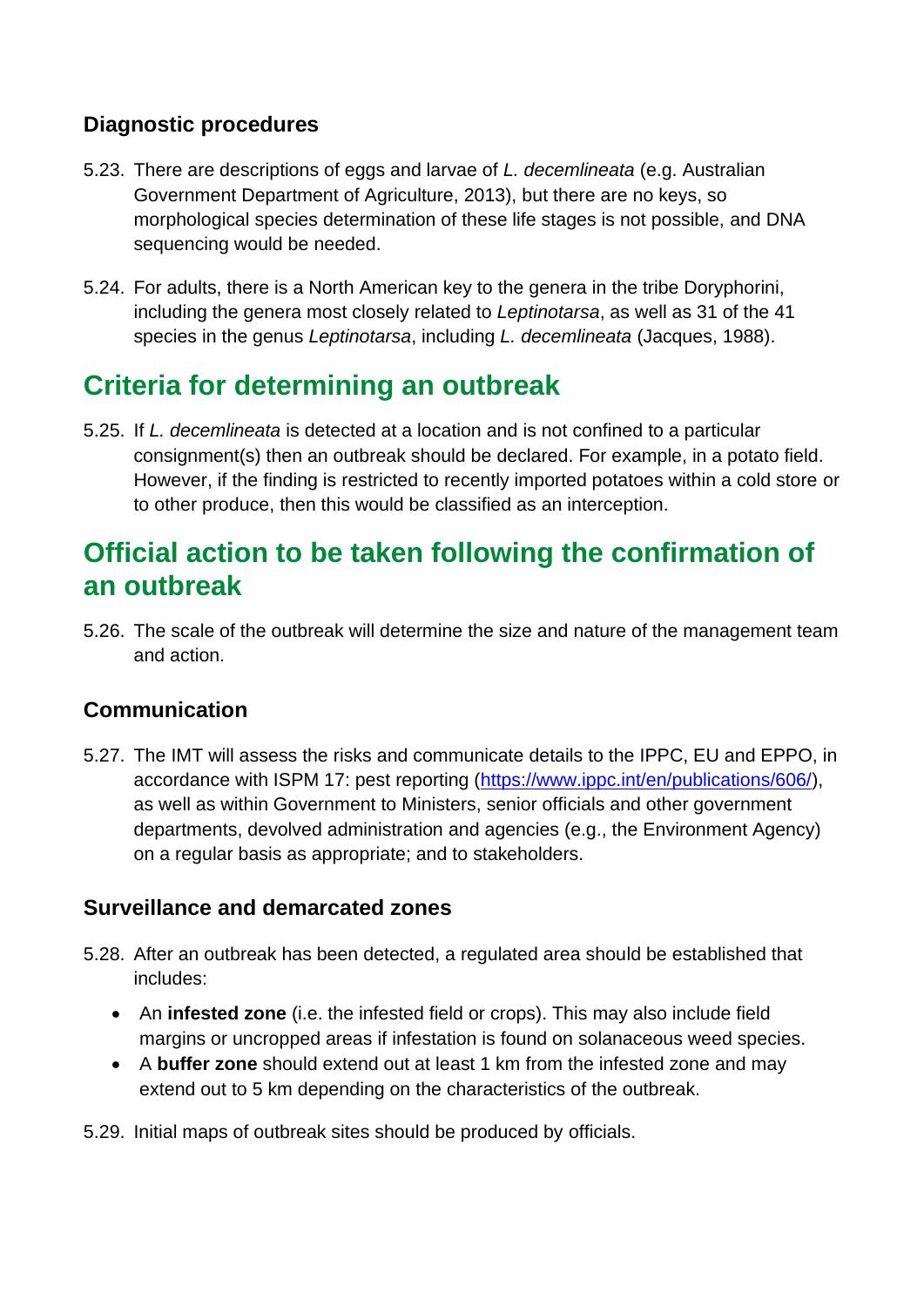- 5.30. If it is considered possible that the pest has been spread to distant fields on machinery, these fields should also be surveyed. If resources are limited, priority should be given first to areas where there has been movement of large quantities of soil from the infested zone and secondary areas looked at as resources dictate.
- 5.31. All host plants in the buffer zone should be visually inspected and any suspect samples should be sent for diagnosis (5.20-5.22). This will include fields containing volunteer potato plants or solanaceous weeds.
- 5.32. The regulated area should be adjusted in response to further findings. If *L. decemlineata* is found within a field outside the infested zone, this should subsequently be designated as infested. If beetles are found within uncropped areas outside the infested zone, then any field directly adjacent to these areas should normally be designated as infested.

### **Decontamination procedures**

- 5.33. Within the infested zone, all non-disposable material, equipment and machinery, should be thoroughly cleaned to remove the pest and any soil before movement to un-infested areas.
- 5.34. Any waste (plant or other potentially infested material) should be removed and destroyed (via deep burial, incineration or other appropriate methods, see 5.53-5.55).

### **Tracing forwards/backwards**

- 5.35. Once other sites that are potentially infested by *L. decemlineata* have been identified, these should be inspected as per 5.15-5.22.
- 5.36. A pest alert to raise awareness of *L. decemlineata* and its symptoms should be published and distributed to potato growers, packers/processors and importers, and displayed at public locations, nearby to the outbreak site and other areas at risk.

### **Pest management procedures**

#### **Scenario 1: Outbreak in a potato crop – infested zone**

- 5.37. The whole crop should be treated as soon as possible with a foliar insecticide. PHSI will advise on an appropriate treatment regime in consultation with the Defra Risk and Horizon Scanning team. Foliar insecticides will kill life stages above ground, but will have no effect on the larvae, pupae or adults within the soil.
	- Prior to any pesticides being used, the risk posed by the pesticide to people and the environment will be assessed.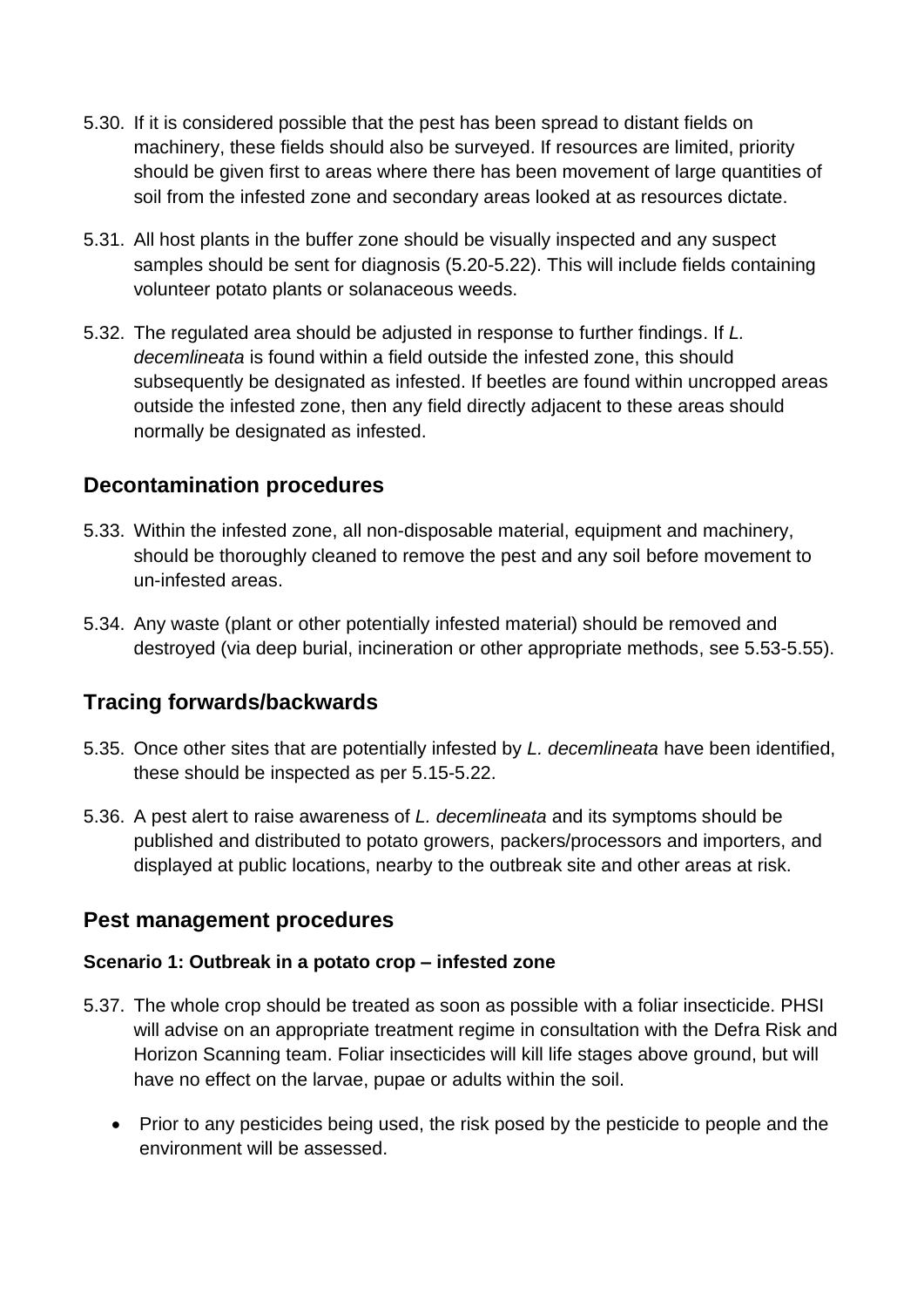- Any applications should be made following the advice on the product label and be in accordance with HSE guidance. In some cases there may be a requirement to carry out a Local Environment Risk Assessment for Pesticides (LERAP) depending on the product used and the situation of the finding.
- Growers will be placed under notice to apply the recommended pesticides and make the applications using their own or contractor's equipment. Records of applications will be kept, including details of the amount of product and water used.
- If the crop is organic, pesticides will still have to be used if the situation demands it as the statutory requirement to eradicate *L. decemlineata* overrides any restrictions on the use of pesticides on organic farms.
- Bee advisors and local beekeepers should be contacted to inform them of any insecticide applications and their timing. Bee inspectors should be able to provide contact details.
- Visual inspection should be used to assess the efficacy of insecticide treatments. This should not be carried out while the crop is still wet with insecticide.
- 5.38. When the level of adults is low, the potato haulm should be destroyed (using methods in point 5.52) to eliminate the food supply of *L. decemlineata* and thereby reduce their ability to survive and multiply.
- 5.39. If the level of adults is high, the potato haulm should **not** be destroyed due to the high risk of adults dispersing to hosts in other fields/sites.
- 5.40. Even if the number of adults is low when the haulm is destroyed, there is still a risk of some adults (including newly emerging adults) spreading further afield. Several rows of crop should therefore be left at the edge of the field to act as a trap. These should be treated regularly (e.g. weekly) with insecticide and destroyed later in the season.
- 5.41. No tubers should be harvested due to the risk of pest dispersal with the tubers and any associated soil. Destruction of tubers in a way that does not risk further spread (e.g. exposure to frost) should be considered. The method of destruction will be decided by the IMT.
- 5.42. Host plants, such as solanaceous weeds, and host debris in the infested zone, and uncropped areas, field boundaries and hedgerows in the immediate vicinity of the infested zone should be destroyed by herbicide or mechanical means.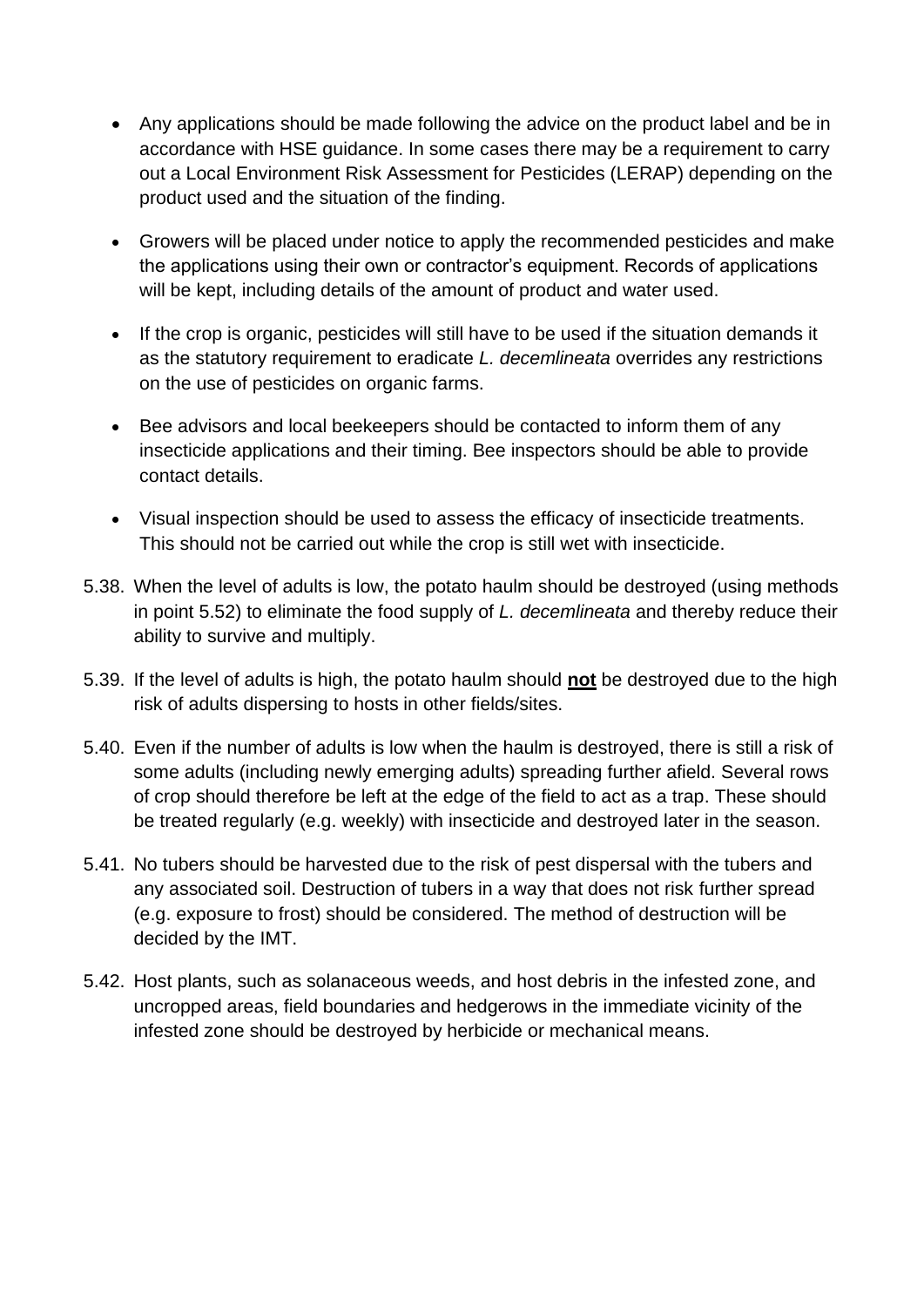**Scenario 2: Measures to be taken in the case of detection of infestation in tubers after harvest (e.g. in a grower's potato store or during processing/packaging when the tubers can be traced back to a known crop or farm)**

5.43. The following should be designated as infested:

- The lot from which the sample was taken.
- The waste from the infested lot, such as soil and processed waste.
- The equipment and other articles (e.g. machinery and packing material) which have been in contact with the lot.
- The field where the lot was grown.
- 5.44. As in point 5.28, a buffer zone should be created that extends out to at least 1 km from the infested field(s) and store.
- 5.45. Fields or areas where potentially infested equipment, waste, and other articles, have been used should be surveyed, and any tubers harvested from these fields should be inspected.
- 5.46. There is the risk that other potato stocks may have become infested after harvest. This could have been through the transfer of soil in grading lines or storage boxes. Any tubers and associated containers in storage, and tubers linked to infested machinery and equipment, should therefore be classed as possibly infested and inspected for the presence of *L. decemlineata*.
- 5.47. Points 5.2 5.6 and 5.8 5.9 should be followed, but only destruction rather than reexport should be considered.

### **Crops growing within the buffer zone (1 km around the infested zone) in the year of the outbreak**

- 5.48. If no infestation is found in the potato crops growing in the buffer zone following surveillance, then they should be treated with a programme of foliar insecticides under notice until harvest and monitored for any sign of *L. decemlineata*.
- 5.49. Growers of non-potato crops, but which contain host volunteers or weeds may be restricted under notice from undertaking any husbandry or harvesting of the crops until they have been inspected and found free of the beetle.
- 5.50. Potato tubers should also be inspected during and/or immediately after harvesting. This will also apply to non-potato crops in fields or other areas containing volunteer potato plants or solanaceous weeds.
- 5.51. All potato tubers that are harvested should be brushed and/or washed to remove soil and the pest prior to movement outside of the buffer zone. The potatoes should also only be marketed as ware potatoes and must not be used as farm saved seed.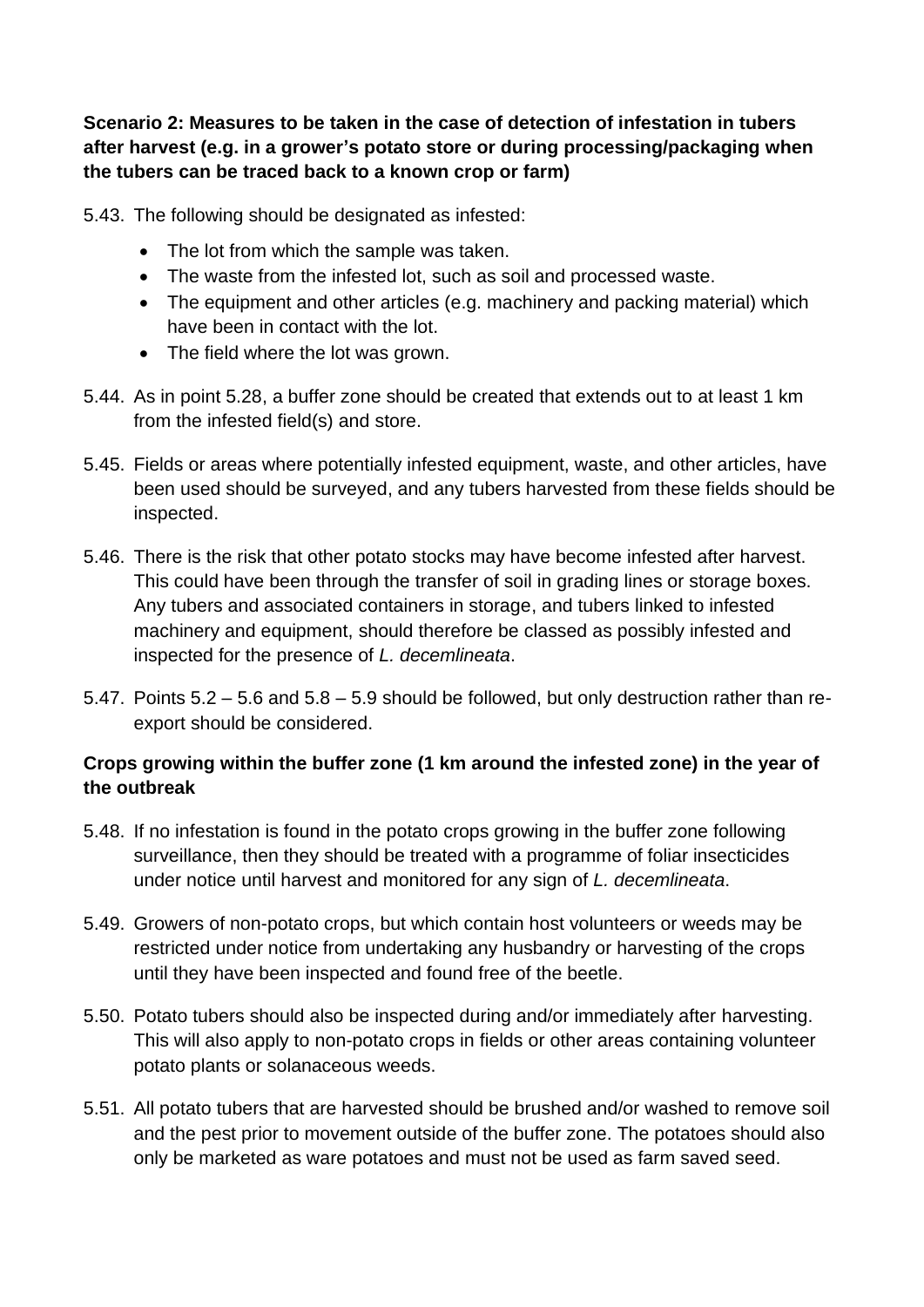### **Disposal plan**

#### **Infested growing host crops**

5.52. The primary means of destruction of potato plants in a field is through herbicide application. The Defra Risk and Horizon Scanning team should be consulted for appropriate treatments.

#### **Infested harvested tubers/soil/plant debris**

- 5.53. Adults, pupae and possibly larvae may be present with the harvested tubers, associated soil and plant debris. It is important that all of this material is disposed of safely so as to eliminate the pest. When deciding on the most appropriate method(s) of disposal, factors such as the likelihood of adults being present, the level of handling and transportation required, all need to be taken into account. For all methods, measures need to be taken to ensure that there is no risk of spread during transport and treatment or disposal. Material that can be moved safely should be destroyed by incineration at a licensed facility (if in small quantities) or deep burial. Disposal and/or destruction should be under the approval and supervision of the PHSI. If material must be moved off the premises, it should be contained within at least one sealed layer, and two layers if possible. Deep burial may be done at an approved landfill site, or on the site or nearby farm, but only in agreement with the local Environment Agency. Incineration must comply with appropriate waste management regulations, Environment Agency in England, Scottish Environment Protection Agency and Natural Resources Wales.
- 5.54. Other possible methods of destruction for potato tubers should be considered on a case by case basis and include heat sterilization, industrial processing (under official supervision), fermentation and composting, steaming and feeding to animals, and anaerobic digestion (minimum temperature of 55°C for 24 h without interruption with a hydraulic dwell time in the reactor of at least 1 day).
- 5.55. All objects designated as 'infested', such as equipment, machinery, storage facilities that may be contaminated with infested soil or potato material should be thoroughly cleansed to remove the pest and all soil. This should be carried out at the outbreak site or a site nearby in agreement with a Plant Health and Seeds Inspector. Any waste material generated should be bagged and sent for deep burial or incineration (as in 5.53).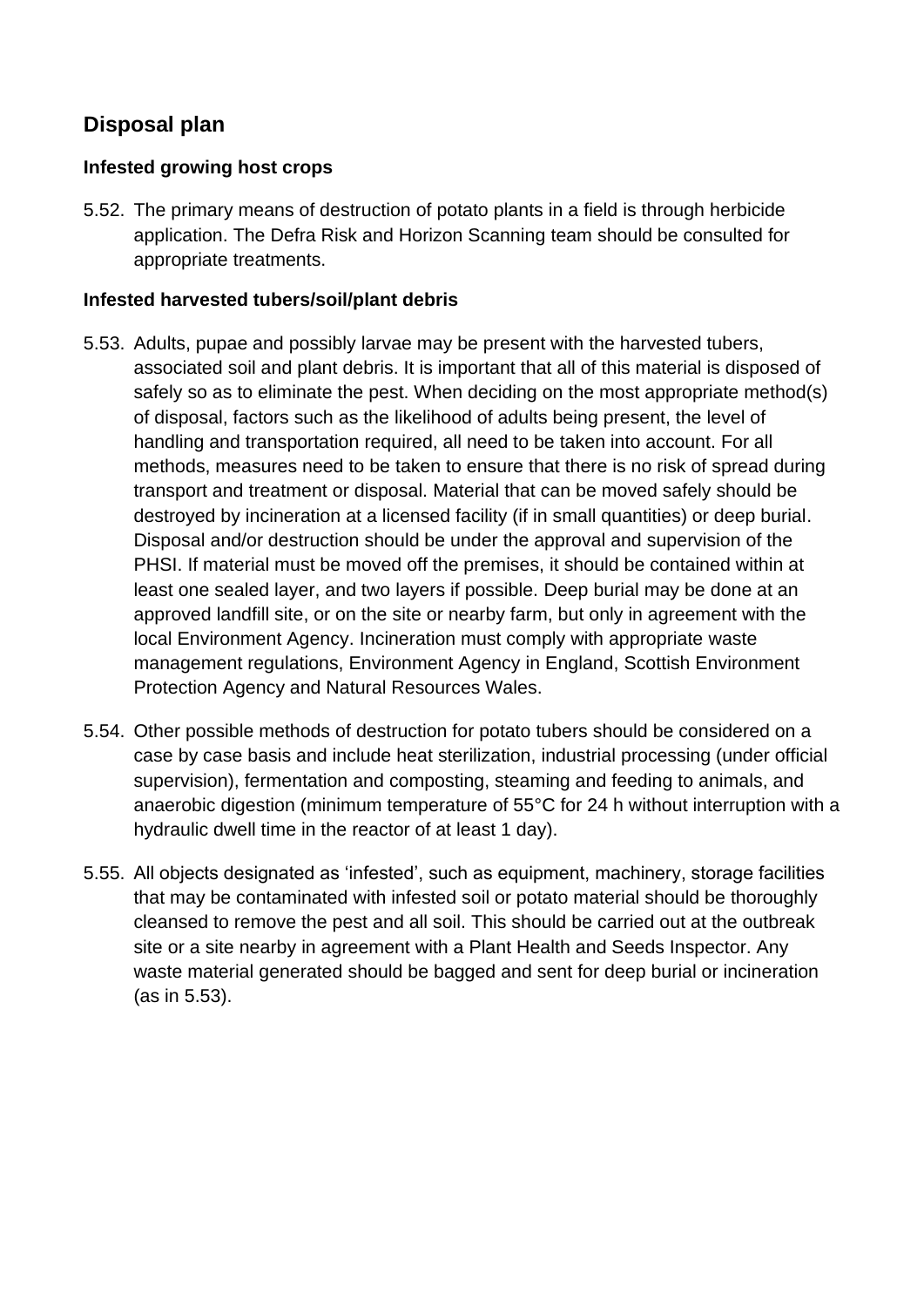## <span id="page-15-0"></span>**Measures in subsequent seasons**

### **Infested zone**

- 5.56. No host or root crop should be planted for at least 2 years and until no volunteer plants have been found for 2 consecutive years (under notice). Trap crops planted in the year following the outbreak are exempt from this rule.
- 5.57. If trap crops are used, these should be planted early in the season to ensure they are present before the emergence of adult beetles in spring, and they should ideally be planted at the perimeter of the field (e.g. 6-24 m, but width dependent on the size of the field and situation) where beetles are more likely to overwinter. If possible, trap crops could be used in combination with a chemical attractant. These plants should be inspected regularly during spring and summer (e.g. fortnightly), and sprayed regularly (e.g. weekly) with an appropriate insecticide program as discussed with the Risk and Horizon Scanning team.
- 5.58. If practical, steam treatment and suitable soil sterilants could be used prior to the emergence of adult *L. decemlineata*. The treated soil should subsequently be covered for three months to improve the efficacy of the soil treatment. For large fields, only areas of known infestation should be treated and covered.
- 5.59. Any volunteer plants should be destroyed early in the season following the outbreak. If the population of volunteer plants is low, they can be removed by hand, but if the population of volunteer plants is high, they are best controlled by an application of an effective herbicide (see 5.52). Solanaceous weeds should also be controlled in a similar way.
- 5.60. 'Infested' fields may be maintained in permanent pasture with frequent close cutting or intensive grazing. This option has the advantage of providing effective control of potato volunteers and solanaceous weeds.
- 5.61. The frequency of inspections will be determined by the Incident Management Team.
- 5.62. Following 2 years without volunteer plants, only ware potatoes or a trap crop should be produced in the following season, with the crop and any harvested tubers inspected for *L. decemlineata*. If there are no finds of the pest following this, then either seed or ware potatoes can be produced on the field the following year.

### **Buffer zone (at least 1km around the infested zone)**

5.63. Host crops should not be planted outdoors for at least 2 years (under notice). Volunteer plants and weeds should be destroyed. Following this period, only ware potatoes should be produced with the growing crop and harvested tubers inspected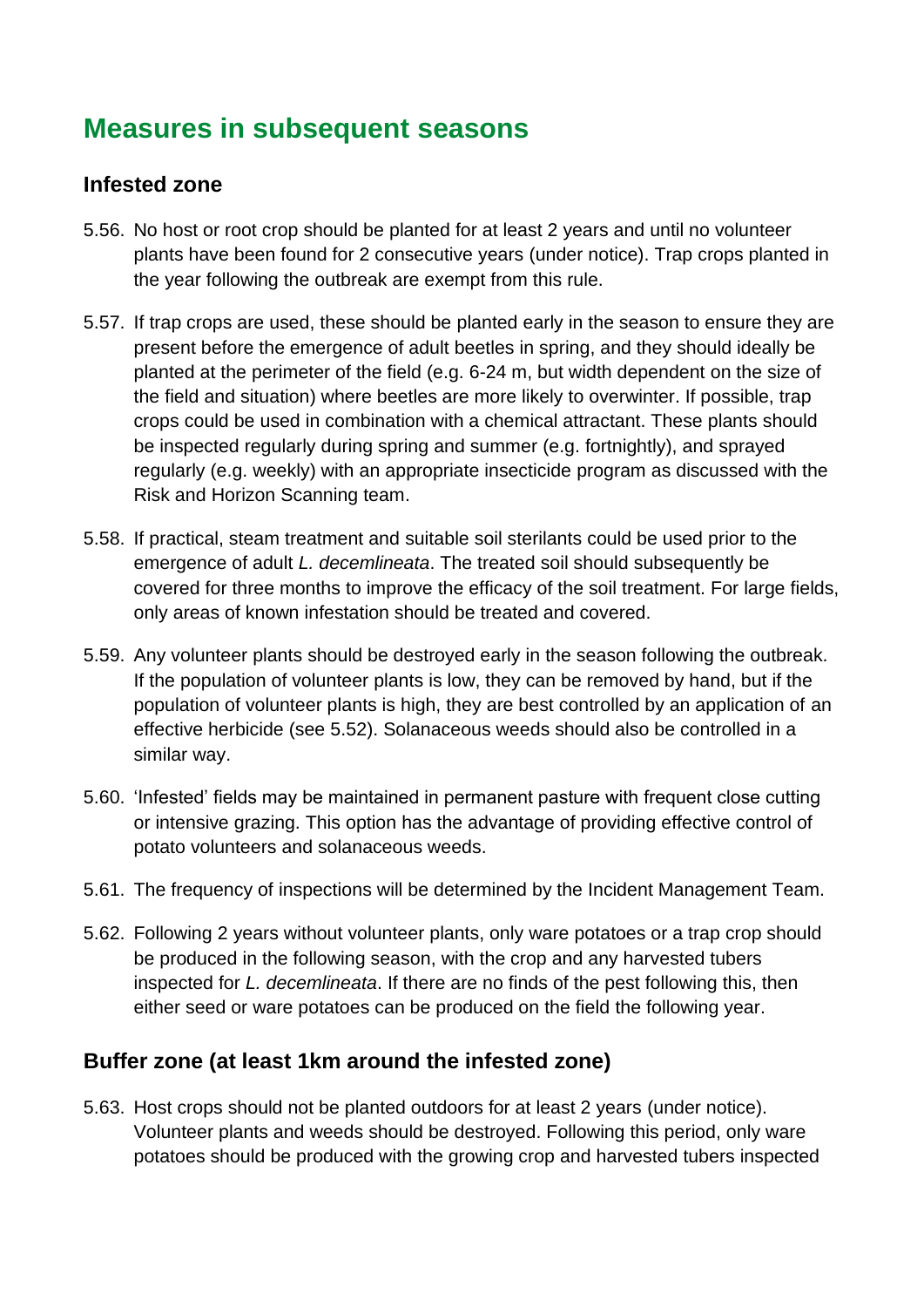for *L. decemlineata*. If there are no finds of the pest, then either seed or ware potatoes can be produced on the field.

- 5.64. The frequency of inspections will be determined by the Incident Management Team.
- 5.65. Host crops planted indoors should be monitored, and if *L. decemlineata* found, the site (which may include outdoor fields) should be designated as infested and an appropriate programme of insecticides applied.

# <span id="page-16-0"></span>**6. Criteria for declaring eradication / change of policy**

6.1. A *Leptinotarsa decemlineata* outbreak can be declared eradicated (by the CPHO) only after at least three years during which time no *L. decemlineata* life stages have been found. These three years must include 2 consecutive years without volunteer plants and then a year with either a ware potato crop or trap potato crop.

# <span id="page-16-1"></span>**7. Evaluation and review of the contingency plan**

- 7.1. This pest specific contingency plan should be reviewed regularly to consider changes in legislation, control procedures, pesticides, sampling and diagnosis methods, and any other relevant amendments.
- 7.2. Lessons should be identified during and after any *L. decemlineata* or other pest outbreak, including what went well and what did not. These should be included in any review of the contingency plan leading to continuous improvement of the plan and response to outbreaks.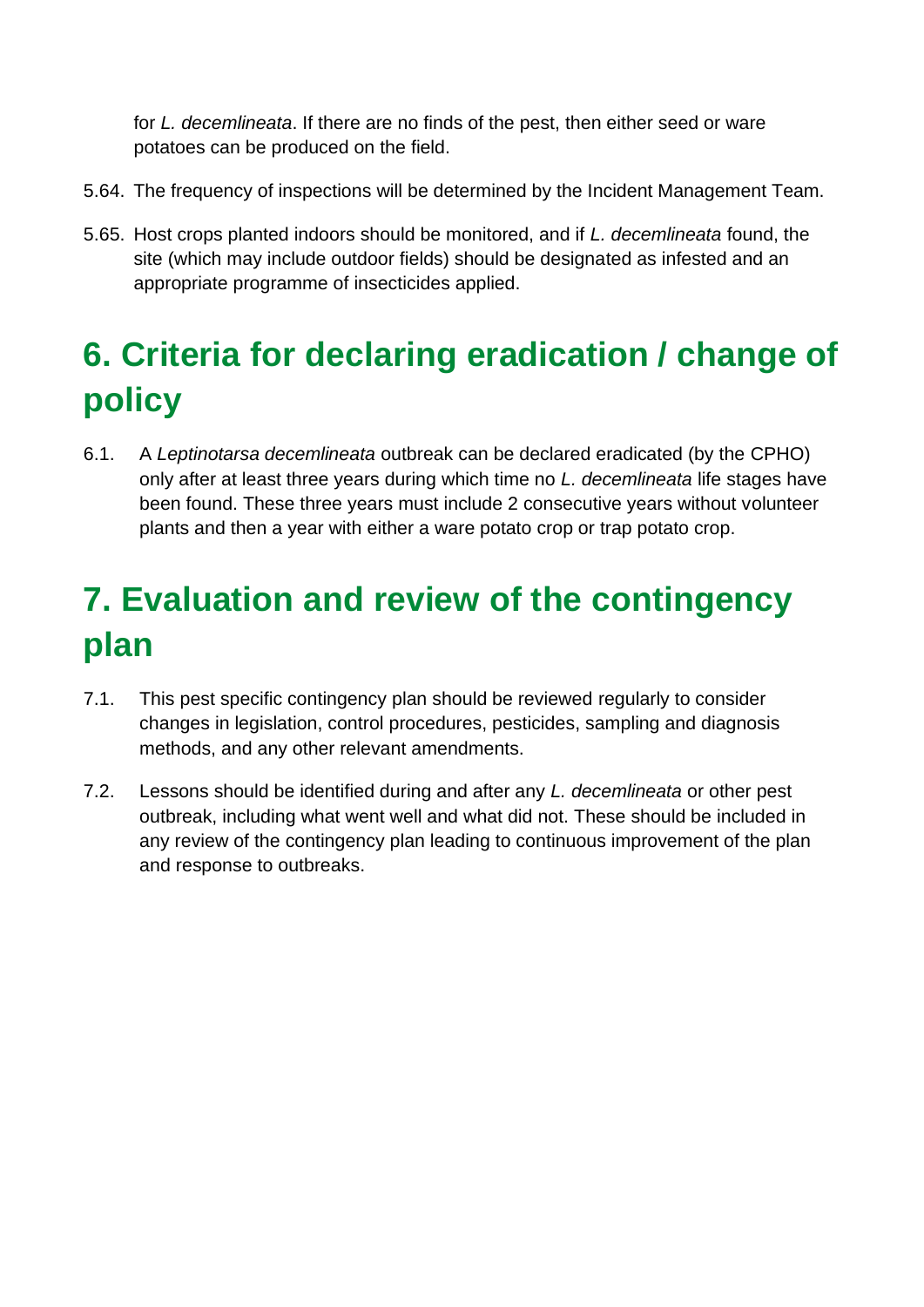# <span id="page-17-0"></span>**8. Appendix A**

# <span id="page-17-1"></span>**Data sheet for Leptinotarsa decemlineata**

| <b>Identity</b>                                   |                                     |  |  |  |
|---------------------------------------------------|-------------------------------------|--|--|--|
| PREFERRED SCIENTIFIC NAME                         | <b>AUTHOR (taxonomic authority)</b> |  |  |  |
| Leptinotarsa decemlineata                         | (Say, 1824)                         |  |  |  |
| <b>CLASS: Insecta</b>                             |                                     |  |  |  |
| <b>ORDER: Coleoptera</b>                          |                                     |  |  |  |
| SUBORDER: Polyphaga                               |                                     |  |  |  |
| SUPERFAMILY: Chrysomeloidea                       |                                     |  |  |  |
| <b>FAMILY: Chrysomelidae</b>                      |                                     |  |  |  |
| SUBFAMILY: Chrysomelinae                          |                                     |  |  |  |
|                                                   |                                     |  |  |  |
| OTHER SCIENTIFIC NAMES (Jacques, R.J. Jr. (1988)) |                                     |  |  |  |
| Doryphora decemlineata Say, 1824                  |                                     |  |  |  |
| Chrysomela decemlineata (Say, 1824)               |                                     |  |  |  |
| Myocoryna multilineata Stål, 1859                 |                                     |  |  |  |
| Leptinotarsa multilineata (Stal, 1859)            |                                     |  |  |  |
| Myocoryna multitaeniata Stål, 1859                |                                     |  |  |  |
| Leptinotarsa multitaeniata (Stal, 1859)           |                                     |  |  |  |
| Leptinotarsa intermedia Tower 1906                |                                     |  |  |  |
| Leptinotarsa oblongata Tower                      |                                     |  |  |  |
| Leptinotarsa rubicunda Tower 1906                 |                                     |  |  |  |
|                                                   |                                     |  |  |  |
|                                                   |                                     |  |  |  |

INTERNATIONALLY USED COMMON NAME/S & INTERNATIONAL LANGUAGE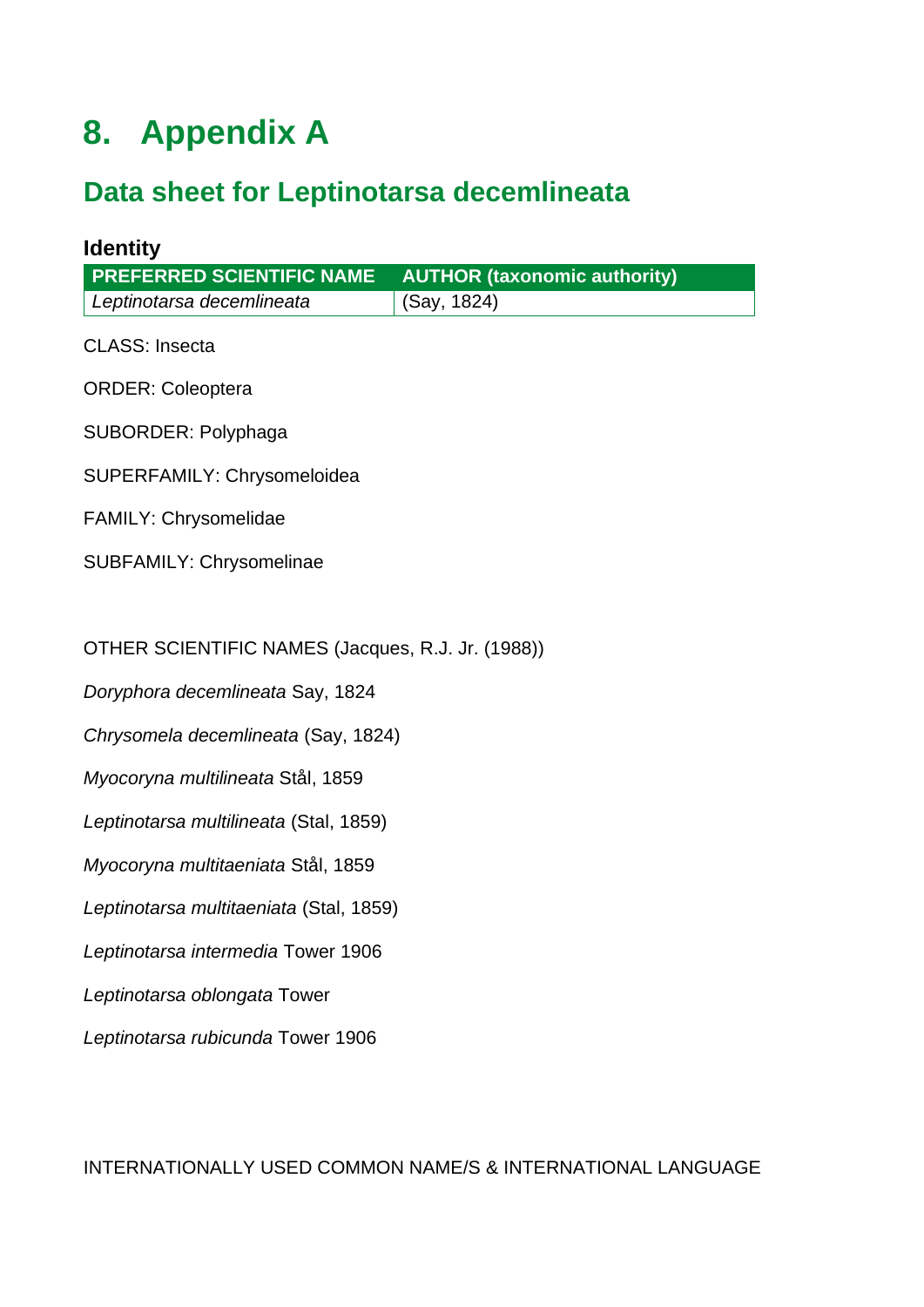Coloradobille (Danish) Kartoffelbille (Danish) Kartoffelkäfer (German) Kolorado-Käfer (German) Colorado beetle (English GB) Colorado potato beetle (English US) Ten-lined potato beetle (English GB) Ten-striped spearmen (English GB) Catarinita de la papa (Spanish) Dorifora (Spanish) Escarabajo de la patata (Spanish) Escarabajo de las hojas de patata (Spanish) Mayata de la papa (Spanish) Tortuguilla (Spanish) Susske sibsamini (Persian) Koloradokuoriainen (Finish) Chrysomèle de la pomme de terre (French) Doryphore (French) Doryphore de la pomme de terre (French) Burgonyabogar (Hungarian) Crisomela della patata (Italian) Dorifora delle patate (Italian) Scarabeo del Colorado (Italian) Coloradokever (Dutch) Koloradobille (Norwegian)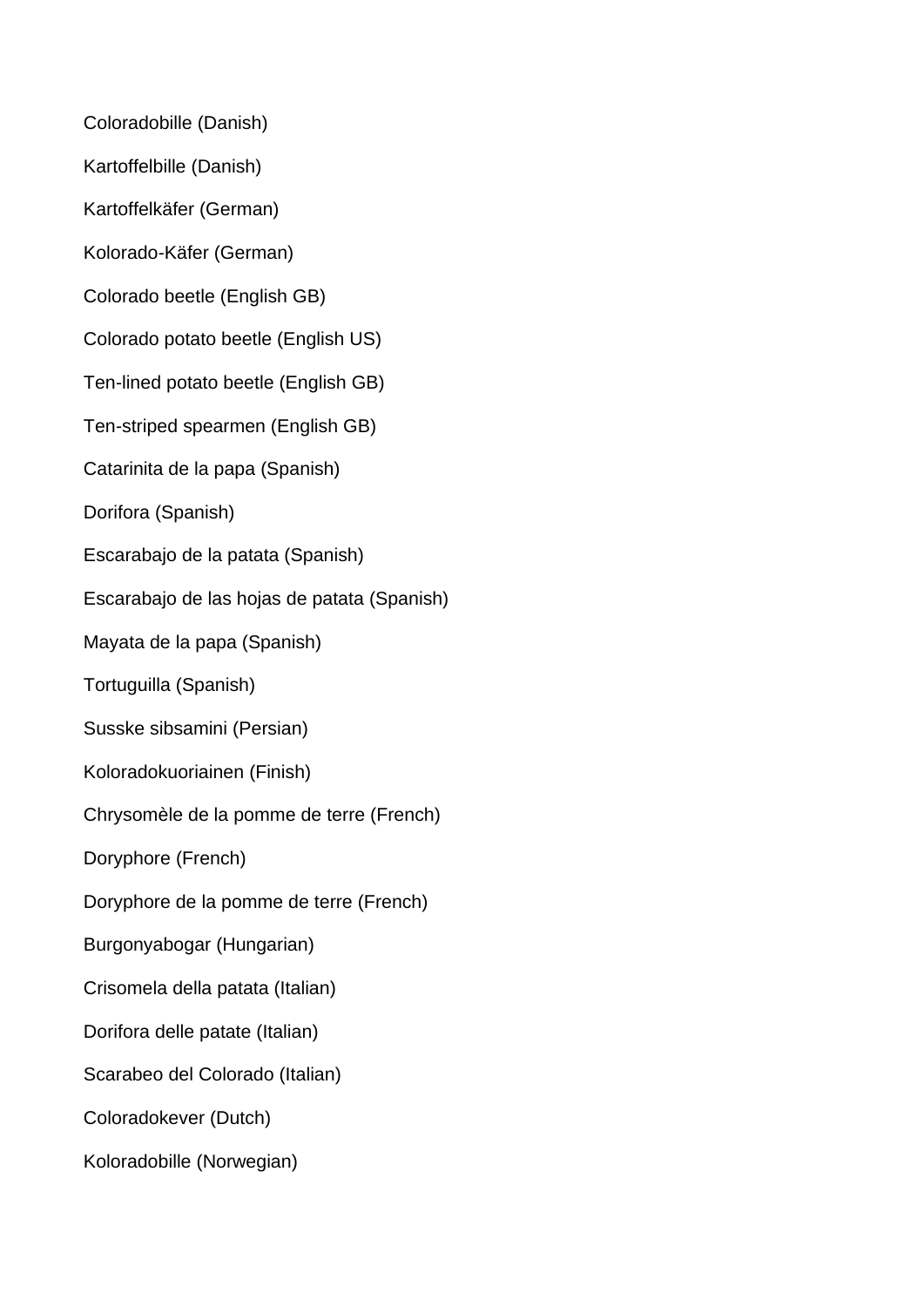Stonka ziemniaczana (Polish) Doriforo (Portuguese) Escaravelho-da-batateira (Portuguese) колорадский жук (Russian) колорадский картофельный жук (Russian) Koloradoskalbagge (Swedish) Patetes bocegi (Turkish)

### **Notes on taxonomy and nomenclature**

*Leptinotarsa decemlineata* is one of over 40 species in the genus *Leptinotarsa* (Arnett *et al.*, 2002). The genus is identified by the apical segment of the maxillary palpi (mouthparts) being shorter than the preceding segment, the mesosternum not being raised above the level of the prosternum, and the profemur of the male being simple (Jacques, 2000).

## **Biology and ecology**

### **Life history**

The adult beetles overwinter in the soil, usually in areas adjacent to potato fields, but also within the potato fields themselves. The depth at which the beetles overwinter in the soil varies depending on the climate, with beetles burrowing deeper (between 25 and 40 cm) in the cooler, northern European countries (CABI, 2016). Adults emerge over several weeks in spring and/or summer and walk or fly to their host plants. They locate their host plants largely at random, though the odour of potato plants has been found to be attractive to the beetles; potato plants damaged by feeding were more attractive under laboratory conditions than undamaged plants (Bolter *et al.*, 1997; Landolt *et al.*, 1999). The adults are able to fly many kilometres in search of a host, including over large water bodies (Wiktelius, 1981). Once they reach the potato plants, the adults feed and mating usually takes place within 5- 10 days of emergence.

Eggs are laid in masses (of 10-30), usually on the underside of leaves, with each female laying up to 2000 eggs during their lifetime. Larvae use egg bursters (or oviruptors) on their meso and metathorax, and abdominal segments to hatch from the egg (within 4-14 days). They subsequently feed on the chorion (outer shell), before moving onto foliage within 24 hours. Larvae tend to hatch synchronously within egg masses and stay together until their first moult. Larvae have four instars, with the level of feeding increasing between instars; 3, 5, 15 and 77% of consumption during larval development occurs in the first, second, third and fourth instars respectively (Ferro *et al.*, 1985). Feeding generally takes place on the leaves, but larvae will feed on the petioles and stems if leaves are unavailable. Similarly,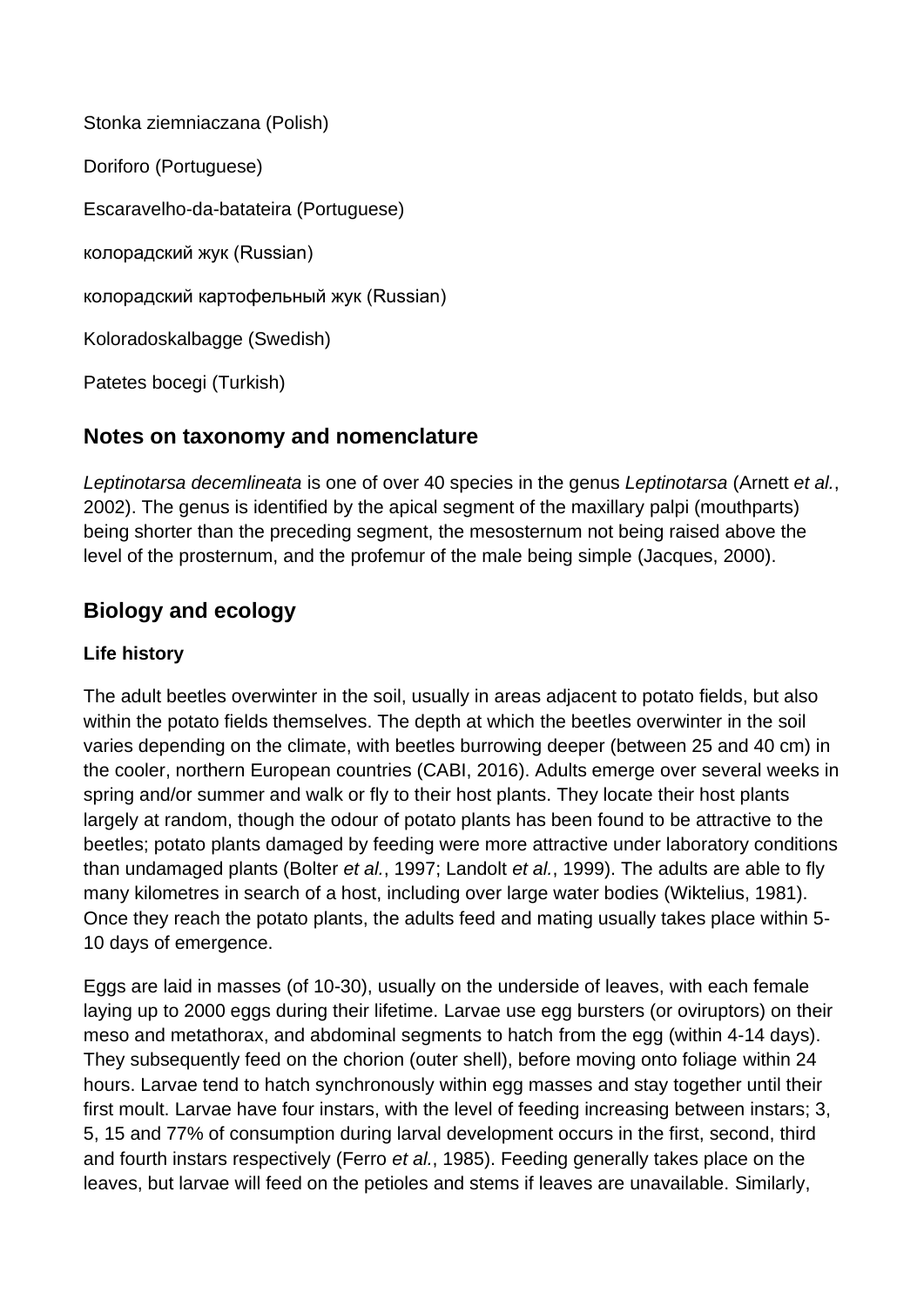larvae and adults will feed on eggs of their own species under certain conditions (e.g. Shrod *et al.*, 1996). Larval development takes between 8 and 28 days depending on the temperature, and is largely not impacted by unfavourable weather conditions, though heavy rain and strong winds have been shown to cause mortality (CABI, 2016). Faithi *et al.* (2013), Kahrizeh *et al.* (2014) and Yaşar and Güngör (2005) have also found mortality, as well as fecundity and development time, to vary depending on the potato variety.

When fourth instar larvae mature, they burrow into the soil nearby to the plant they were just on and pupate. The pupal stage lasts from 8 to 20 days. Adults then emerge and feed on nearby plants. The number of generations varies between 1 and 4 depending on the climate; the number of day degrees required from the egg to the adult is approximately 543, with a development threshold of 10.90°C (Zhou *et al.*, 2010). Diapause is principally triggered by a short photoperiod, though it is also affected by temperature and host plant chemistry (Hsiao, 1988; Izzo *et al.*, 2014). The removal of host plants entirely can also trigger diapause, as is the case in North Carolina, where the beetle enters diapause following potato harvest in June despite the day lengths being at their longest (CABI, 2016). In mild climates, the beetles may undergo an additional aestival diapause during the summer. This is triggered by the deterioration of their host plants, and the beetles will come out of this diapause once the host plant condition has improved (CABI, 2016).

### **Hosts/crops affected**

The most significant host of *L. decemlineata* is potato (*Solanum tuberosum*), though the beetle will feed on other cultivated crops, including tomato (*Solanum lycopersicum*) and aubergine (*Solanum melongena*), as well as wild solanaceous plants.

| <b>Hosts</b>                   | <b>Type</b> | <b>Reference</b> |
|--------------------------------|-------------|------------------|
| Brassica oleracea (cabbage)    | Minor       | EPPO (2016)      |
| Cichorium endivia (salad leaf) | Minor       | EPPO (2016)      |
| Daucus carota (wild carrot)    | Minor       | EPPO (2016)      |
| Lactuca sativa (lettuce)       | Minor       | EPPO (2016)      |
| Petroselinum crispum (parsley) | Minor       | EPPO (2016)      |
| Nicotiana tabacum (tobacco)    | Minor       | CABI (2016)      |
| Solanum lycopersicum (tomato)  | Minor       | EPPO (2016)      |
| Solanum melongena (aubergine)  | Minor       | EPPO (2016)      |
| Solanum tuberosum (potato)     | Major       | EPPO (2016)      |
| Solanaceous weeds              | Wild/Weed   | EPPO (2016)      |

#### **Table 1.** Hosts of *Leptinotarsa decemlineata*.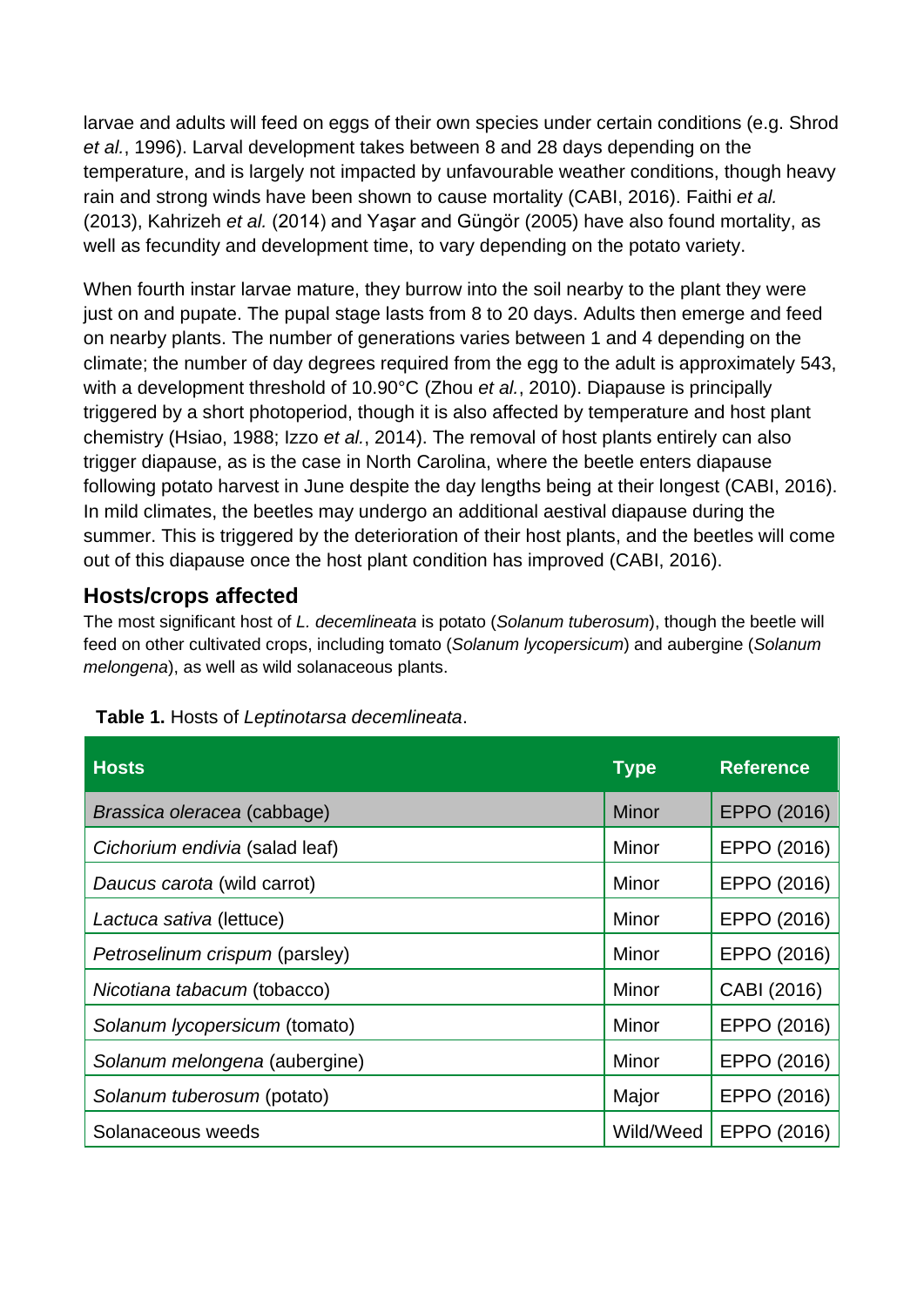#### **Plant stage affected**

*Leptinotarsa decemlineata* affects plants during growth and post-harvest.

#### **Plant parts affected**

Leaves, stems, vegetative organs, and tubers (occasional).

### **Symptoms/signs - description**

Both the larvae and adults of *L. decemlineata* feed on foliage and strip the leaves from the edge inwards. Tubers, which are exposed at the soil surface, may also be eaten.

Additionally, larvae and adults produce black and sticky excrement, which is visible on the foliage.

### **Morphology**

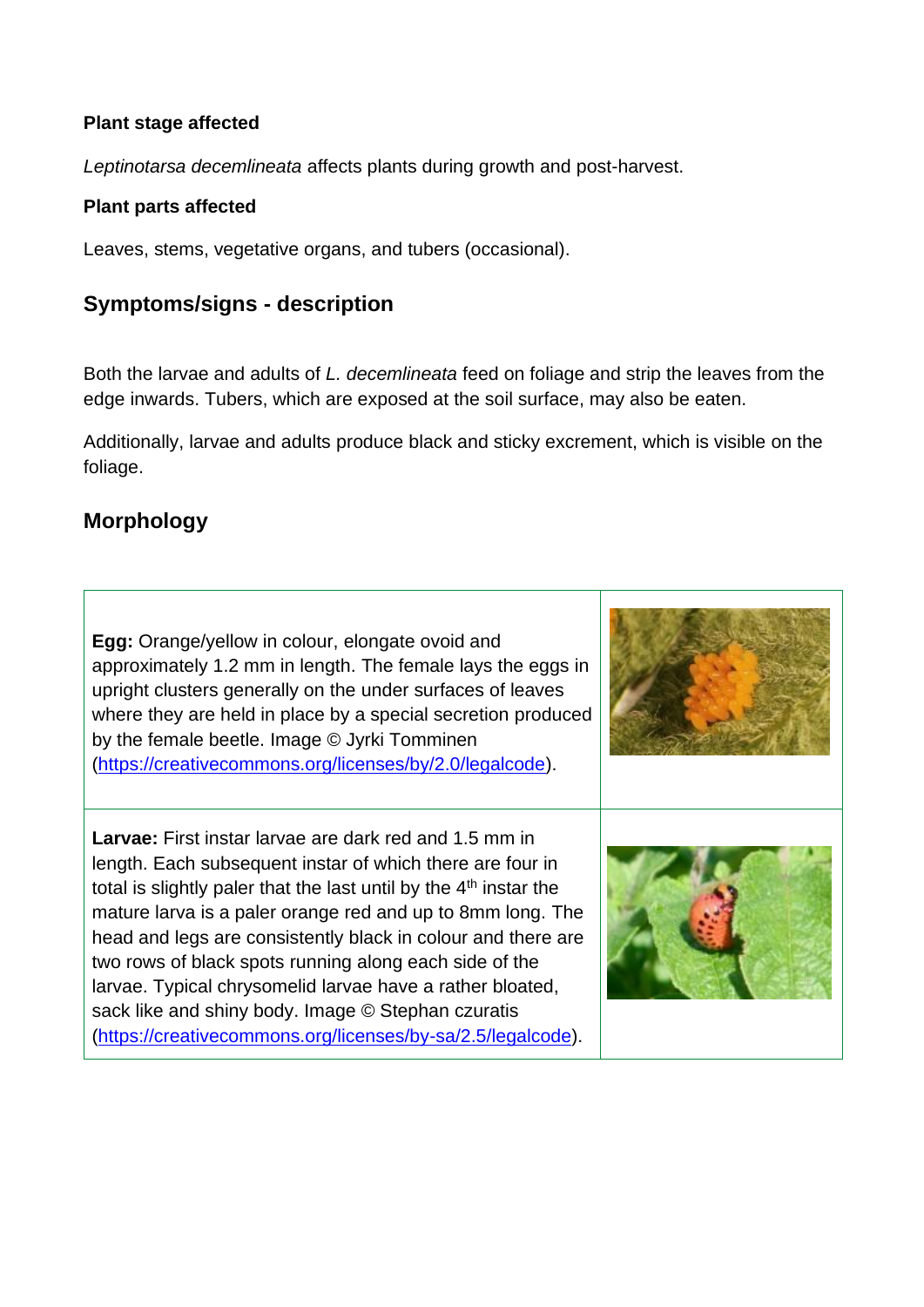**Pupa:** Yellowish in colour, naked (no pupal case is formed) and up to 1 cm in length. Pupation takes place in the soil, and so pupae are unlikely to be encountered. Image © Jyrki Tomminen

[\(https://creativecommons.org/licenses/by/2.0/legalcode\)](https://creativecommons.org/licenses/by/2.0/legalcode)

**Adults:** Body oval, convex, 8.5 to 11.5 mm in length, males generally smaller. The elytra (wing cases) are smooth, shiny and yellow-orange in colour with each bearing 5 distinctive longitudinal black stripes. The head and pronotum (thorax) are orange in colour and are marked with a variable array of black spots. Legs are orange in colour. Image © Crown copyright

### **Similarities to other species/diseases/plant damages**

A factsheet confirming the diagnostic characteristic of *L. decemlineata* and comparing this species with other insects frequently mistaken for it the UK is available ([https://secure.fera.defra.gov.uk/phiw/riskRegister/plant](https://secure.fera.defra.gov.uk/phiw/riskRegister/plant-health/documents/notifiable_pests/colorado-beetle-factsheet.pdf)[health/documents/notifiable\\_pests/colorado-beetle-factsheet.pdf](https://secure.fera.defra.gov.uk/phiw/riskRegister/plant-health/documents/notifiable_pests/colorado-beetle-factsheet.pdf)).

### **Detection and inspection methods**

Leaves can be visually inspected for eggs, larvae and adult beetles. Also, signs of defoliation and characteristic black, sticky excrement can be looked out for. Because the larvae and adults can be hidden among the foliage, plants can be shaken over a white sheet or tray to dislodge any hidden specimens.



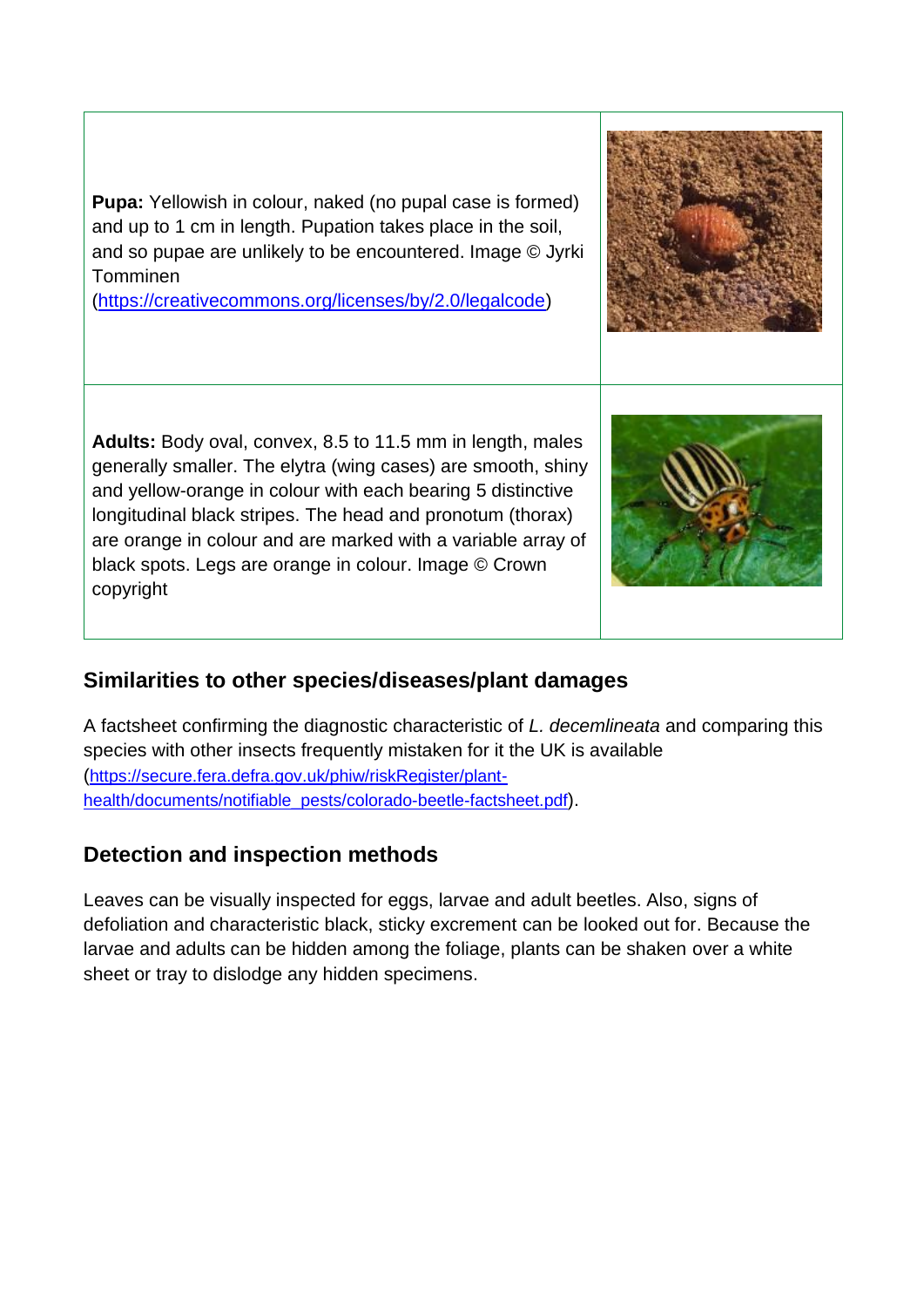### **Distribution**



**Figure 2.** *Leptinotarsa deccimilata* distribution as of October 2021. (Source: EPPO Global database). The link below provides up to date distribution data.

<https://gd.eppo.int/taxon/LPTNDE/distribution>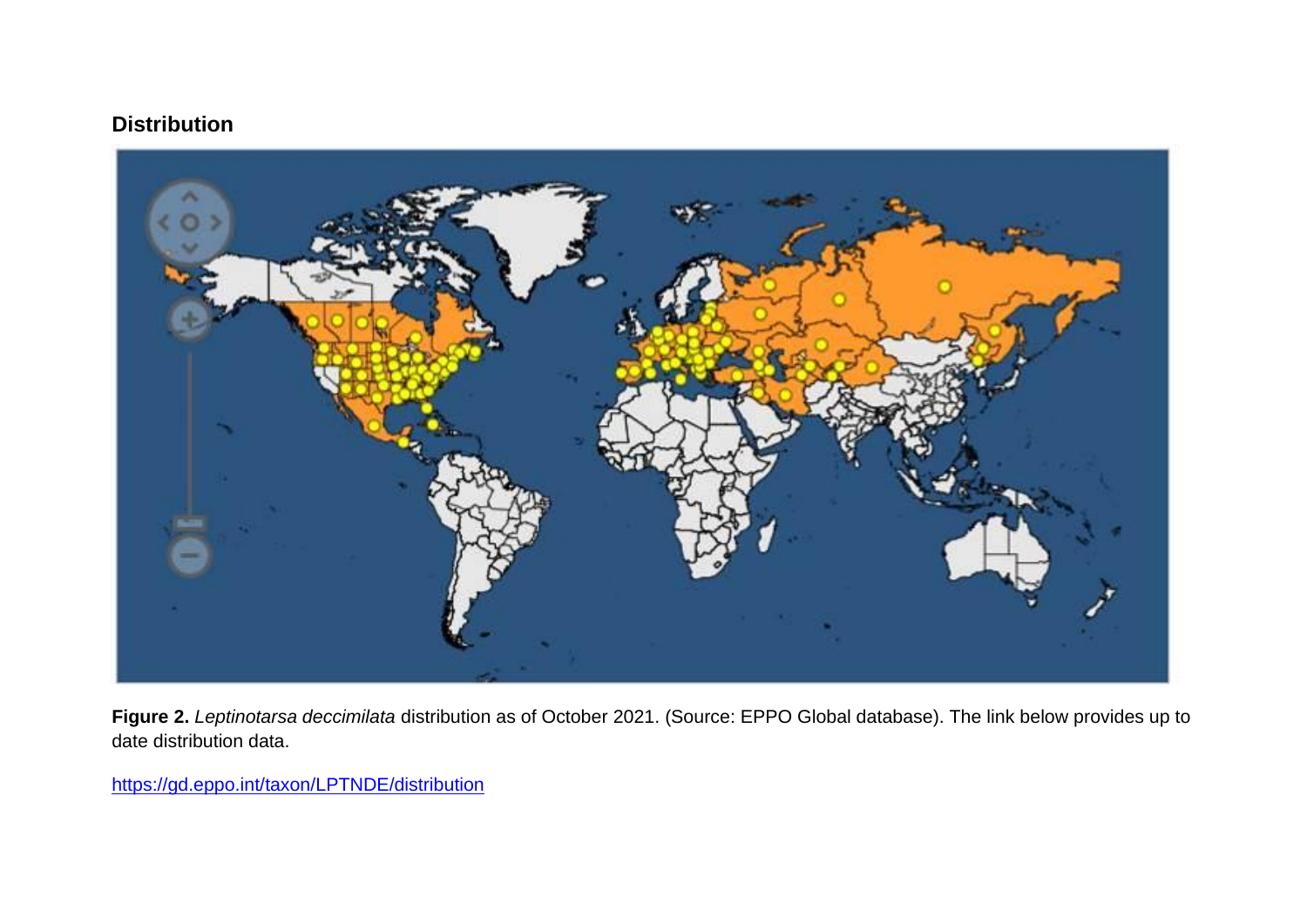## **History of introduction/spread**

*Leptinotarsa decemlineata* was first discovered in 1811 by Thomas Nuthall in the USA, and was later described by Thomas Say in 1824 from specimens collected in the Rocky Mountains on Buffalobur (*Solanum rostratum*) (Casagrande, 1985; Jacques, 1988). In 1859, likely as a result of host range expansion, *L. decemlineata* was recorded damaging potato crops 100 miles west of Omaha, Nebraska, in the USA (Pope and Madge, 1984). The beetle gradually moved eastwards, crossing the Mississippi river in 1865, reaching Ohio in 1869 and Maine in 1872, before arriving at the Atlantic coast in 1874 (Casagrande, 1987; Jacques, 1988). It now occurs throughout most of the USA, except for Alaska, California, Hawaii and Nevada. The beetle is also present in Canada, which it reached in 1901 (Ivanschik and Izhevsky, 1981), and Central America.

*Leptinotarsa decemlineata* was first recorded in Europe in 1875 in the UK, and soon after in Germany and Poland. Although these outbreaks were eradicated (Feytaud, 1950; Wegorek, 1955; Jacques, 1988), the beetle eventually became established in Europe in 1922, within Bordeaux, France, and subsequently spread across the rest of Europe. It is now found in Belarus, Belgium, Romania, Russia, Slovakia, Spain (1935 – year first reported), Estonia, the Czech Republic, Germany, Italy, Latvia, Libya, Lithuania, Luxembourg (1936), Moldova, the Netherlands, Switzerland (1937), Austria (1941), Portugal (1943), Poland (1946), Hungary (1947), Turkey (1949), Bulgaria (1958), Greece (1963) and several other European countries. The beetle has also moved further east, into Asia.

Since 1952, the UK has only experienced two outbreaks of *L. decemlineata*; one in 1976 and one in 1977. In September 1976, four egg batches and 135 adult beetles were found in a field of potatoes (184 m<sup>2</sup>) in Thanet, Kent. After the implementation of control measures, no further beetles were found after March of the following year. The second outbreak in July 1977 was also small and consisted of just 61 larvae in a 12 m<sup>2</sup> allotment in Hastings, Kent. Inspections carried out after treatment of the allotment found no further beetles.

While there have been no outbreaks since 1977, there have continued to be interceptions of the beetle. Live *Leptinotarsa decemlineata* are regularly intercepted,"hitch-hiking" on leafy vegetables, salad leaves, fresh herbs and grains, as well as on potatoes from continental Europe and dead adults are regularly found in processed frozen vegetables, again from continental Europe. Between January 1996 and October 2021 there have been 456 interceptions i.e. approximately 18 interceptions annually (Fera interception records)

### **Phytosanitary status**

*Leptinotarsa decemlineata* is a IB EU listed pest. Countries with protected zone status include Spain (Ibiza and Menorca), Ireland, Cyprus, Malta, Portugal (Azores and Madeira), UK, Sweden (Blekinge, Gotland, Halland, Kalmar, Skåne), and Finland (the districts of Åland, Turku, Uusimaa, Kymi, Häme, Pirkanmaa, Satakunta).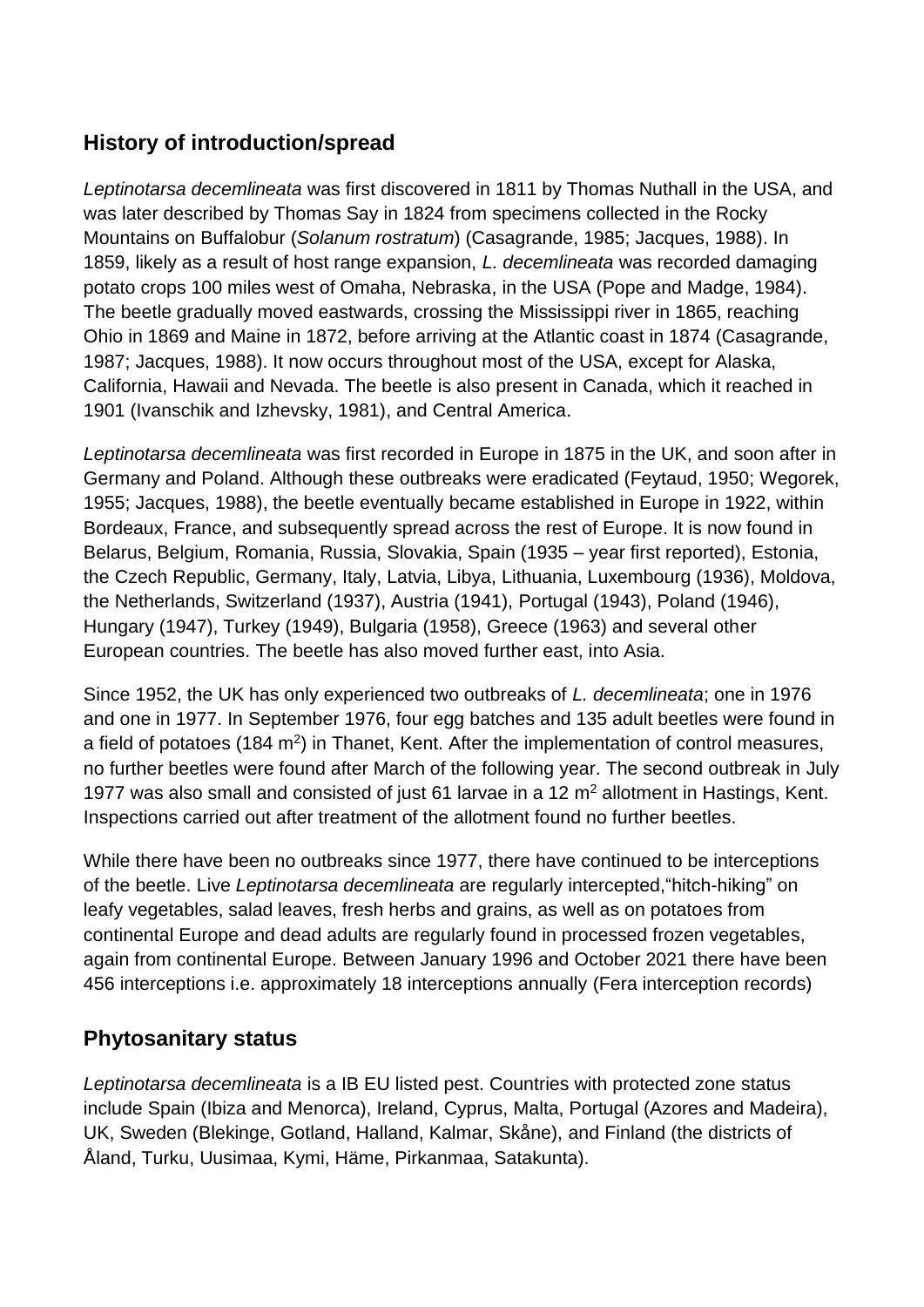*Leptinotarsa decemlineata* is also on the EPPO A2 list and on many other quarantine organism lists (see table 2).

**Table 2.** Lists on which *Leptinotarsa decemlineata* has been included as a quarantine organism (EPPO, 2016).

| <b>Country/Organisation</b> | <b>List</b>         | <b>Year of addition</b> |  |  |  |  |
|-----------------------------|---------------------|-------------------------|--|--|--|--|
| <b>AFRICA</b>               |                     |                         |  |  |  |  |
| <b>East Africa</b>          | A1 list             | 2001                    |  |  |  |  |
| <b>Southern Africa</b>      | A1 list             | 2001                    |  |  |  |  |
| <b>AMERICA</b>              |                     |                         |  |  |  |  |
| <b>Argentina</b>            | A1 list             | 1995                    |  |  |  |  |
| <b>Brazil</b>               | A1 list             | 1992                    |  |  |  |  |
| <b>Canada</b>               | A <sub>2</sub> list | 1995                    |  |  |  |  |
| <b>Chile</b>                | A1 list             | 1992                    |  |  |  |  |
| <b>Paraguay</b>             | A1 list             | 1992                    |  |  |  |  |
| <b>Uruguay</b>              | A1 list             | 1992                    |  |  |  |  |
| <b>ASIA</b>                 |                     |                         |  |  |  |  |
| <b>China</b>                | A1 list             | 1988                    |  |  |  |  |
| <b>Israel</b>               | Quarantine pest     | 2009                    |  |  |  |  |
| <b>Jordan</b>               | Quarantine pest     | 2007                    |  |  |  |  |
| <b>Uzbekistan</b>           | A <sub>2</sub> list | 2008                    |  |  |  |  |
| Azerbaijan                  | A <sub>2</sub> list | 2007                    |  |  |  |  |
| <b>EUROPE</b>               |                     |                         |  |  |  |  |
| <b>Belarus</b>              | Quarantine pest     | 1994                    |  |  |  |  |
| <b>Norway</b>               | Quarantine pest     | 2012                    |  |  |  |  |
| <b>New Zealand</b>          | Quarantine pest     | 2000                    |  |  |  |  |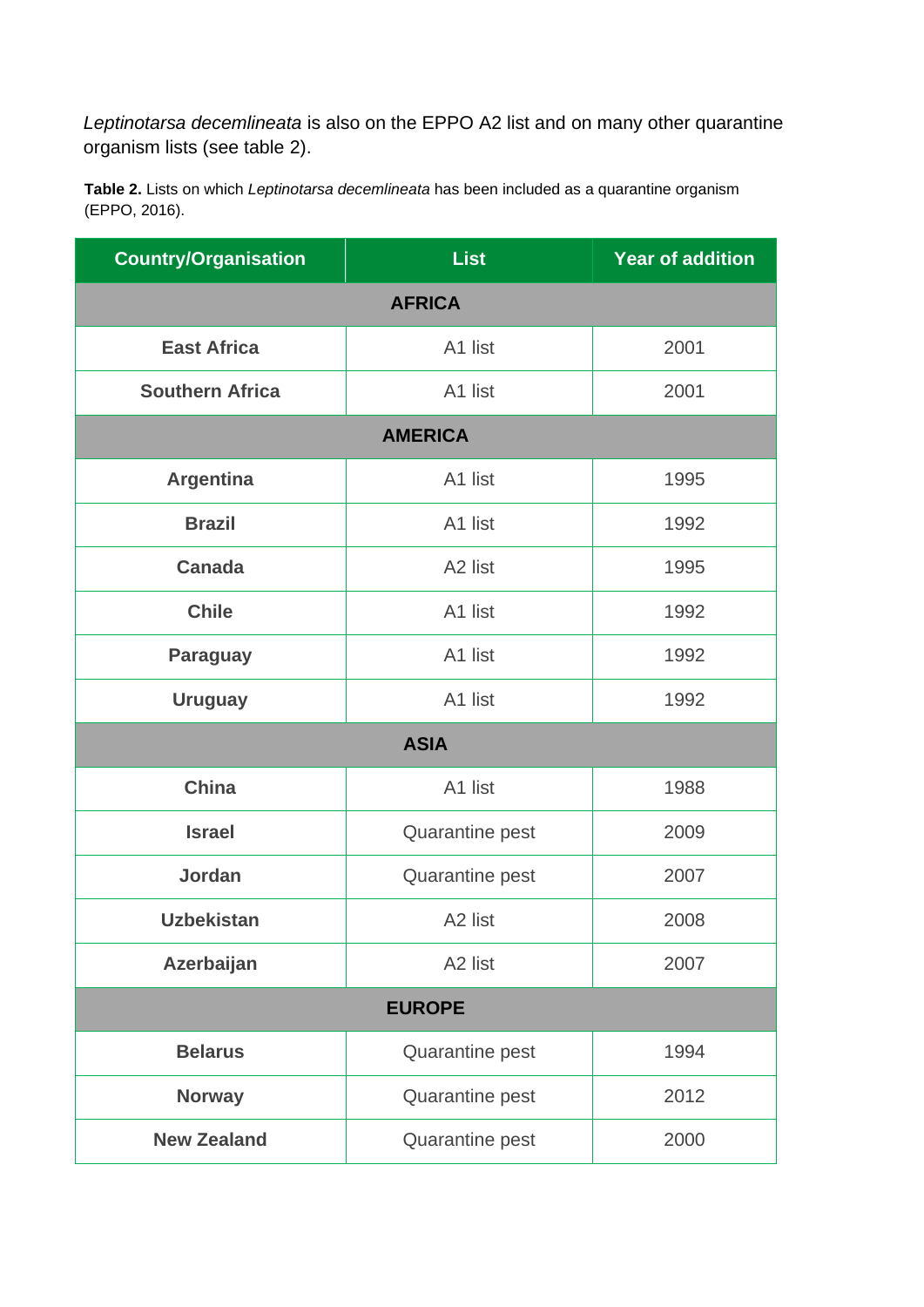| <b>Country/Organisation</b> | <b>List</b>         | <b>Year of addition</b> |  |  |  |  |
|-----------------------------|---------------------|-------------------------|--|--|--|--|
| <b>RPPO</b>                 |                     |                         |  |  |  |  |
| <b>APPPC</b>                | A1 list             | 1988                    |  |  |  |  |
| <b>CAN</b>                  | A1 list             | 1992                    |  |  |  |  |
| <b>COSAVE</b>               | A1 list             | 1992                    |  |  |  |  |
| <b>CPPC</b>                 | A1 list             | 1990                    |  |  |  |  |
| <b>EPPO</b>                 | A <sub>2</sub> list | 1975                    |  |  |  |  |
| <b>EU</b>                   | Annex 1/B           | 1992                    |  |  |  |  |
| <b>IAPSC</b>                | A <sub>2</sub> list | 1989                    |  |  |  |  |
| <b>OIRSA</b>                | A <sub>2</sub> list | 1992                    |  |  |  |  |
| <b>PPPO</b>                 | A <sub>2</sub> list | 1993                    |  |  |  |  |

### **Means of movement and dispersal**

Adults of *L. decemlineata* are not strong fliers and tend to remain in the area where they developed as larvae (Grafius, 1995; Hurst, 1975). However, they can travel considerable distances in search of new habitat when aided by the wind, sometimes by as much as 100 km or more (van Poeteren, 1939; Wiktelius, 1981). Adults are also capable of surviving for long periods on sea water (Feytaud, 1936; Vassiere, 1939); on more than one occasion, they have been found coming ashore onto Jersey, having dropped into the sea after flying from the Contentin peninsula in France, which is 14 miles away (Brokenshire *et al.*, 2012).

Because of their presence on leaves and stems, eggs, larvae and adults can be found in association with host plants for planting in trade (CABI, 2016). Larvae and adults, as well as pupae, can also be found with any associated soil, and adults can sometimes be found on potato tubers (CABI, 2016). Additionally, adults can be found to be "hitch-hiking" on nonhost plants, transport and packaging, as well as with travellers and their baggage (CABI, 2016). All interceptions in the UK have been as a result of this "hitch-hiking" on leafy vegetables, salad leaves, potatoes and in frozen vegetables all from continental Europe (Fera interception records to October 2021).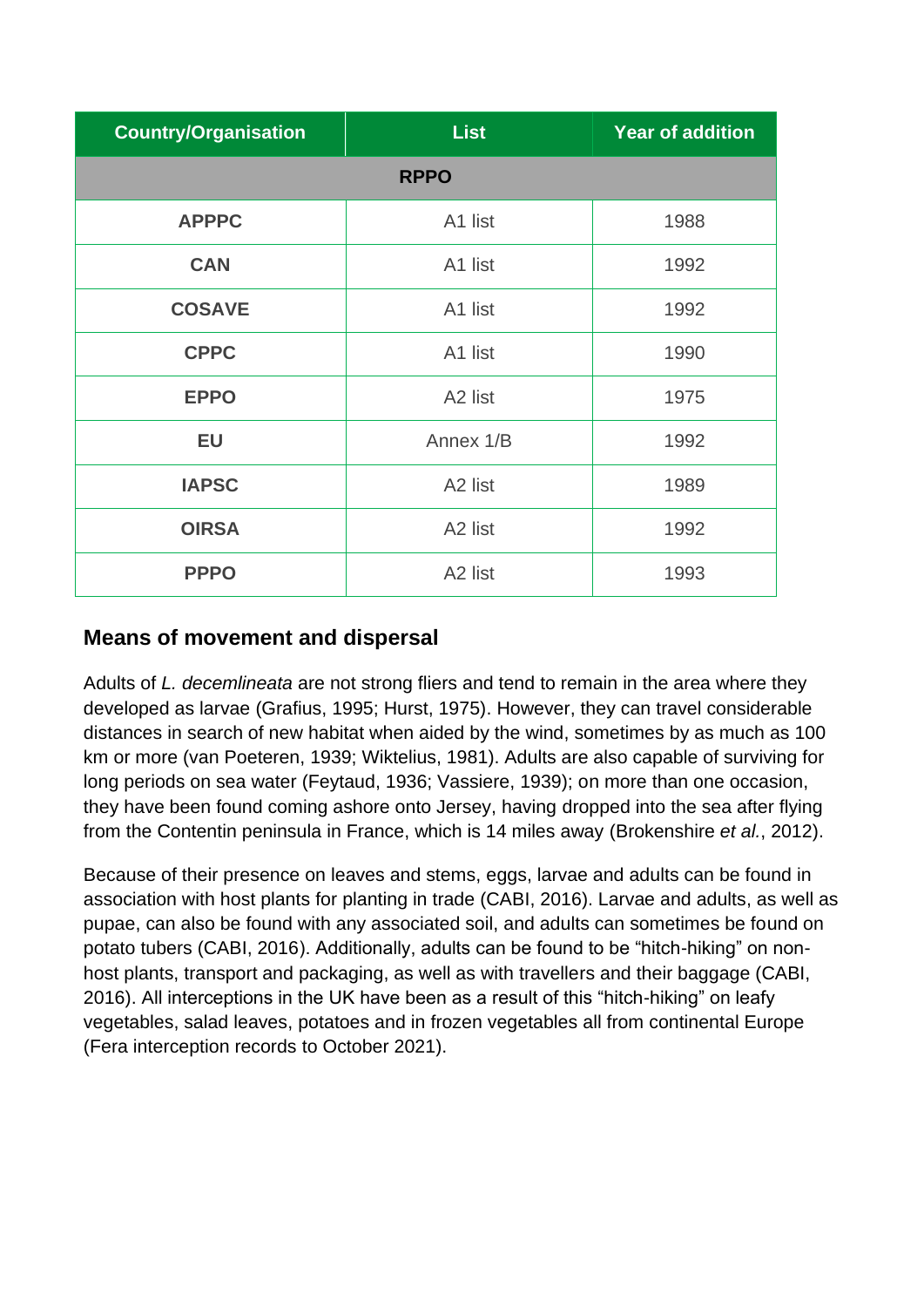## **Control**

### **Biological control**

There are many natural enemies that attack *L. decemlineata*, including insect predators and parasitoids, nematodes, fungi, bacteria and viruses (a full list is provided by CABI, 2016). However, these are generally ineffective, particularly when compared with chemical alternatives.

Transgenic plants, which express the gene for *Bacillus thuringiensis* subsp. *tenebrionis* Cry3A delta-endotoxin is highly toxic to *L. decemlineata*. It was approved for commercial use in the USA in 1995, but due to negative public perception, there is a reticence from growers to use this method. As resistant beetles will also be selected for by these plants, there is a need for resistance management programmes. These involve the use of refuge areas of plants which do not express the endotoxin, and so will allow non-resistant beetles to persist in the population.

Other biological control methods include antifeedants (e.g. Neem extract, Bezjak *et al.*, 2006; Igrc *et al.*, 2006; Zehnder and Warthen, 1988) and the use of RNA interference (Zhu *et al.*, 2011).

#### **Chemical control**

Insecticides are the most used method for controlling *L. decemlineata*. Effective insecticides include chlorpyrifos (no longer approved for use on potatoes in the UK) and thiacloprid. Partly because of the dependency on chemical insecticides, *L. decemlineata* has developed resistance to several chemicals. According to the Arthropod Pesticide Resistance Database (2016), there have been 296 cases of resistance in 140 locations against 55 active ingredients. In Long Island, New York State, USA, for example, the beetle exhibited a 155 fold resistance to imidacloprid after just 3 seasons. It is therefore recommended that different insecticide classes are rotated with one another as part of a resistance management programme.

#### **Field monitoring/economic threshold levels**

The economic injury level (EIL) is the fewest number of insects (or level of defoliation) that will cause yield losses equivalent to the cost of insect management. In the case of *L. decemlineata*, defoliation levels of 20% during plant emergence, 30% during early to late bloom and 60% during late bloom to harvest have been developed by Zehnder *et al.* (1995). However, these thresholds vary depending on the location of the potato plants, current cost of treatment, as well as the statistical approach used (cf. Nault and Kennedy, 1998; Shields and Wyman, 1984). Economic injury levels have also been developed for insect densities; Mailloux *et al.* (1995), for example, report an EIL of 5.8 overwintered adults and 10 summer generation adults per plant, whereas larval densities vary from 0.14 – 0.82 per plant (Senanayake and Holliday, 1990) to 12 per stalk (Mailloux *et al.*, 1991).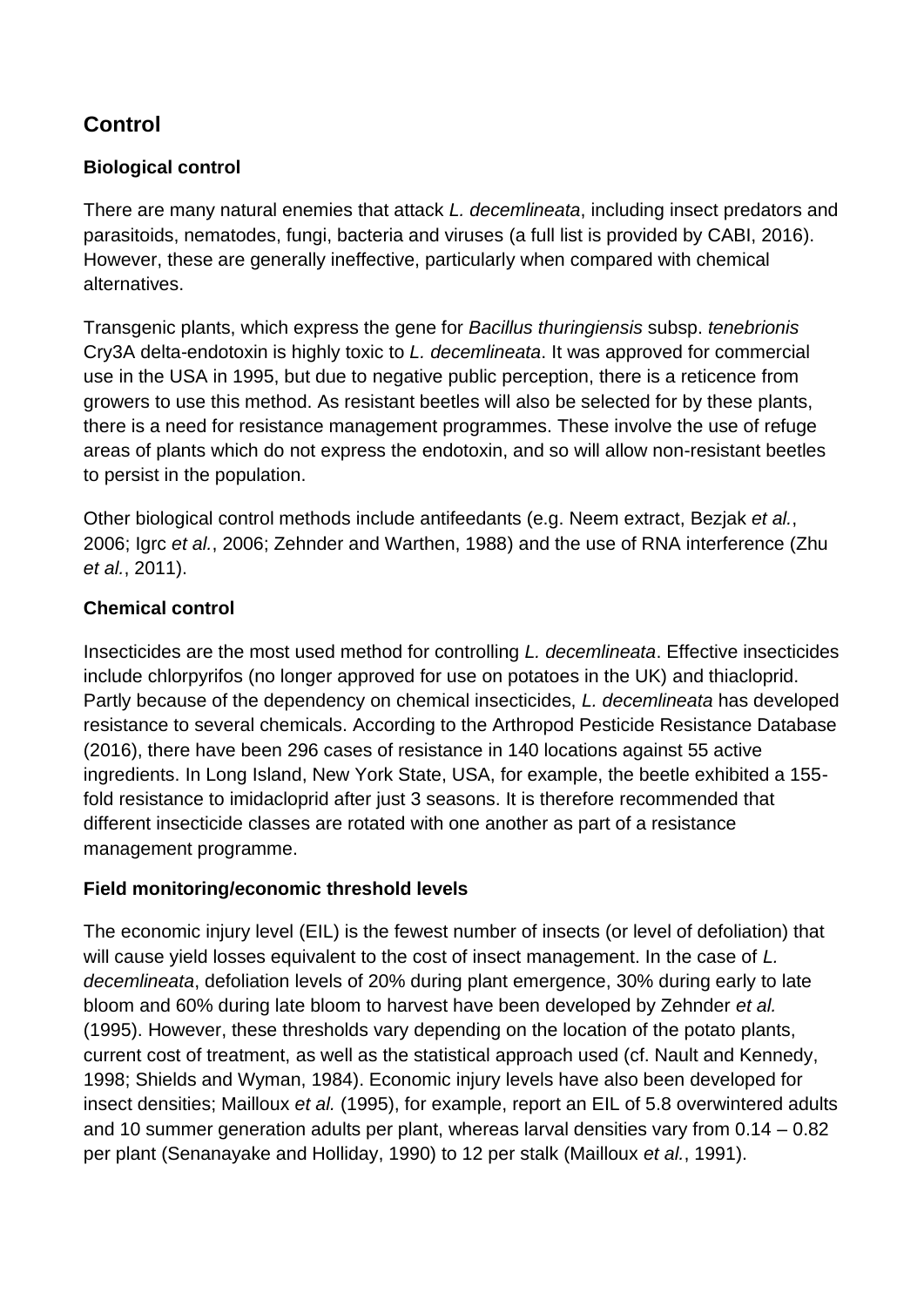Economic thresholds, conversely, are the points at which action should be taken to prevent a pest population reaching the EIL. In many cases where these have been used for *L. decemlineata*, yield losses were not too dissimilar to conventional management programmes. However, fewer insecticide applications were needed (Stewart and Dornan, 1990; Wright *et al.*, 1987; Zehnder *et al.*, 1995). In Virginia, USA, a computerized approach is used called the Potato-Insect Expert System (PIES). This takes into account the insect life stage, the potato growth stage, percentage defoliation and other factors, to decide whether an insecticide application is necessary (Vencill *et al.*, 1995). Likewise, a temperature-driven decision support system (SIMPLEP DSS) was designed for Europe. It is composed of two modules; the first (SIMLEP 1) forecasts the first occurrence of the hibernating beetles and the start of egg laying and the second (SIMLEP 3) predicts the occurrence of the development stages. Following validation in a number of countries, this has proven to be very accurate, correctly predicting the periods of maximum egg laying and young larval presence in 90% of cases. SIMLEP 3 is used by Germany, Austria, and the western part of Poland.

Despite these systems to reduce the number of insecticide sprays, the USA tends to adopt a preventative approach, such as the in-furrow applications of imidicloprid (CABI, 2016).

#### **Cultural controls and sanitary methods**

The level of infestation by *L. decemlineata* can be reduced by as much as 90% by rotating the potato crop between fields (Lashomb and Ng, 1984; Wright, 1984). Ideally, a minimum distance of 0.5 km from the source of the beetle is required to fully benefit from a crop rotation strategy. This strategy can be maximized by including growers from a large area, allowing longer distance rotations and so reducing the ability of the beetle to locate a host (CABI, 2016).

Populations of the beetle can also be reduced by altering the planting date. Early planting means that the plants will mature before the second generation of beetles is produced, while late planting means that summer generation adults will emerge after the critical photoperiod in autumn and will not be able to produce a second generation (Weber and Ferro, 1993).

Most beetles tend to overwinter at the edges of potato fields (hundreds/ $m<sup>2</sup>$ ), with only a few beetles per m<sup>2</sup> overwintering in the fields themselves (Hunt and Tan, 2000; Weber and Ferro, 1993). It is also known that beetles tend to disperse initially by walking rather than by flying. Trenches (which act as pitfall traps) and trap crops along the field margins can therefore be effective in preventing and/or slowing the entry of beetles into a field. Plastic lined trenches, for example, caught 95% of the beetles during field experiments (Boiteau and Osborn, 1999; Misener *et al.*, 1993). The efficacy of these traps can be improved further by using semiochemicals; Martel *et al.* (2005) showed that a blend of chemicals emitted by the host plants  $((Z)-3$  hexenyl acetate,  $\pm$ -linalool and methyl salicylate) increased the efficacy of pitfall traps and, in turn, reduced the level of pesticide needed in the crop.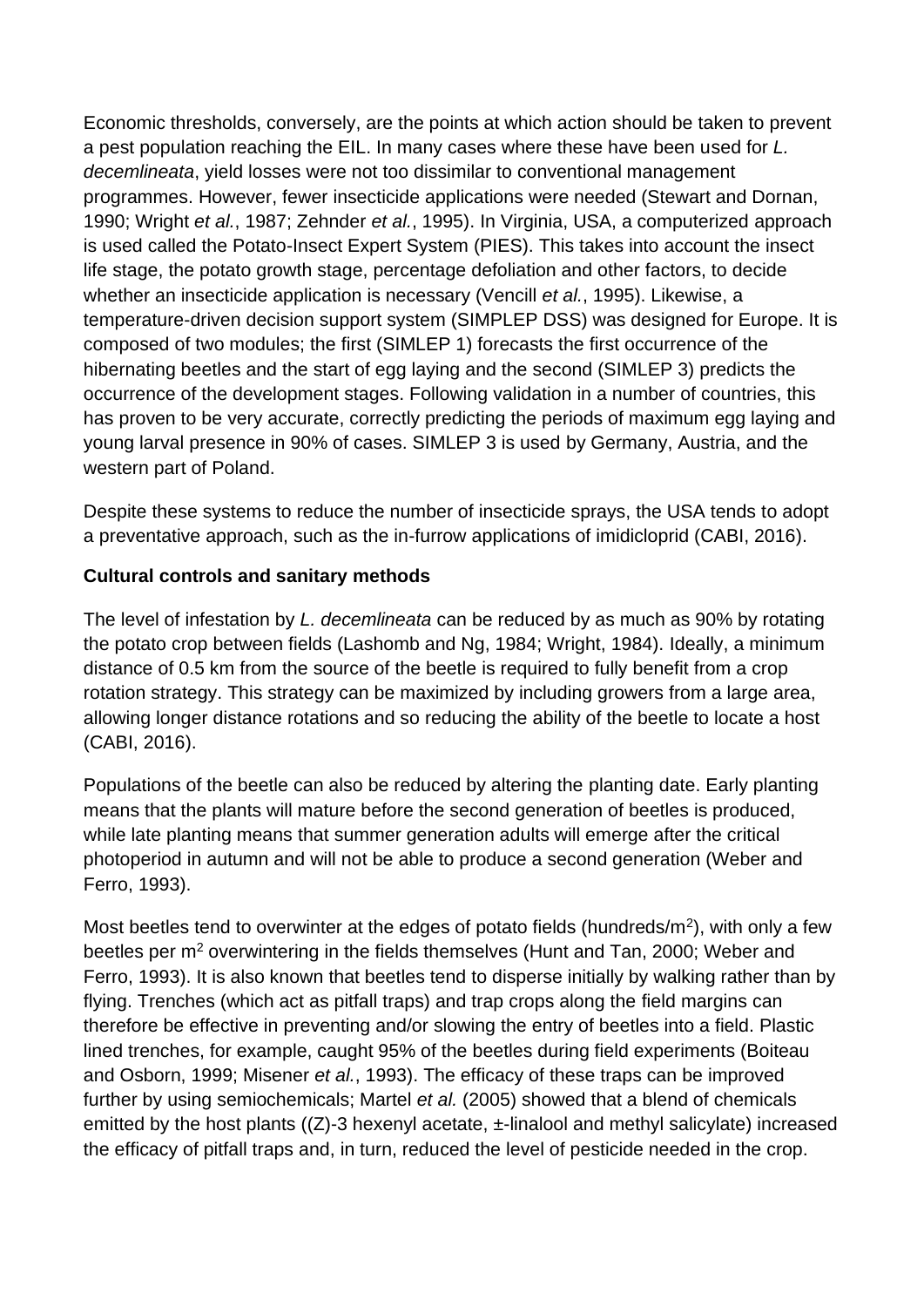Potato breeding lines for resistance have also been released (Plaisted *et al.*, 1992; Lorenzen and Balbyshev, 1997). These are largely based on resistance derived from *Solanum berthaultii*, which has glandular trichomes on the foliage and resistance derived from *Solanum chacoense*, which has high concentrations of leptine glycoalkaloids in the foliage (Sinden *et al.*, 1986; Sanford *et al.*, 1997; Yencho *et al.*, 1996, 2000).

Further control measures include mechanical collection, propane flamers, pneumatic thermal machines or bio-collectors and mulching (CABI, 2016).

### **Impacts**

#### **Economic impact**

*Leptinotarsa decemlineata* is a destructive defoliator of potato plants worldwide (Hare, 1990), and is also responsible for spreading potato diseases, such as *Ralstonia solanacearum* and *Clavibacter michiganensis* subsp. *sepedonicus*.

In Michigan, with an area of  $250,000$  km<sup>2</sup>, the combined cost of treatment and yield loss for potato was \$13.8 million in 1994, equating to 13.7% of the crop value (Grafius, 1997), whereas in China, total losses (not just including potato) of \$3.2 million were estimated in the infested area per year (Liu *et al.*, 2012). Potato yield losses of 50% in some EPPO countries, and tomato yield losses of 67% in a field test in Maryland, USA, have also been reported (EPPO, 1997; Schalk and Stoner, 1976).

### **Environmental impact**

*Leptinotarsa decemlineata* is largely found on plants in the Solanaceae family, and primarily affects agricultural plants (e.g., potato) within this family; there are no indications that the beetle has any significant negative effects on wild plants in the environment. However, the beetle can have an indirect negative impact on arthropod biodiversity within agricultural fields because of the increased use of insecticides used to control it.

### **Social impact**

Unlike *Phytophthora infestans* (potato blight), *L. decemlineata* has not caused enough damage to lead to a significant social impact.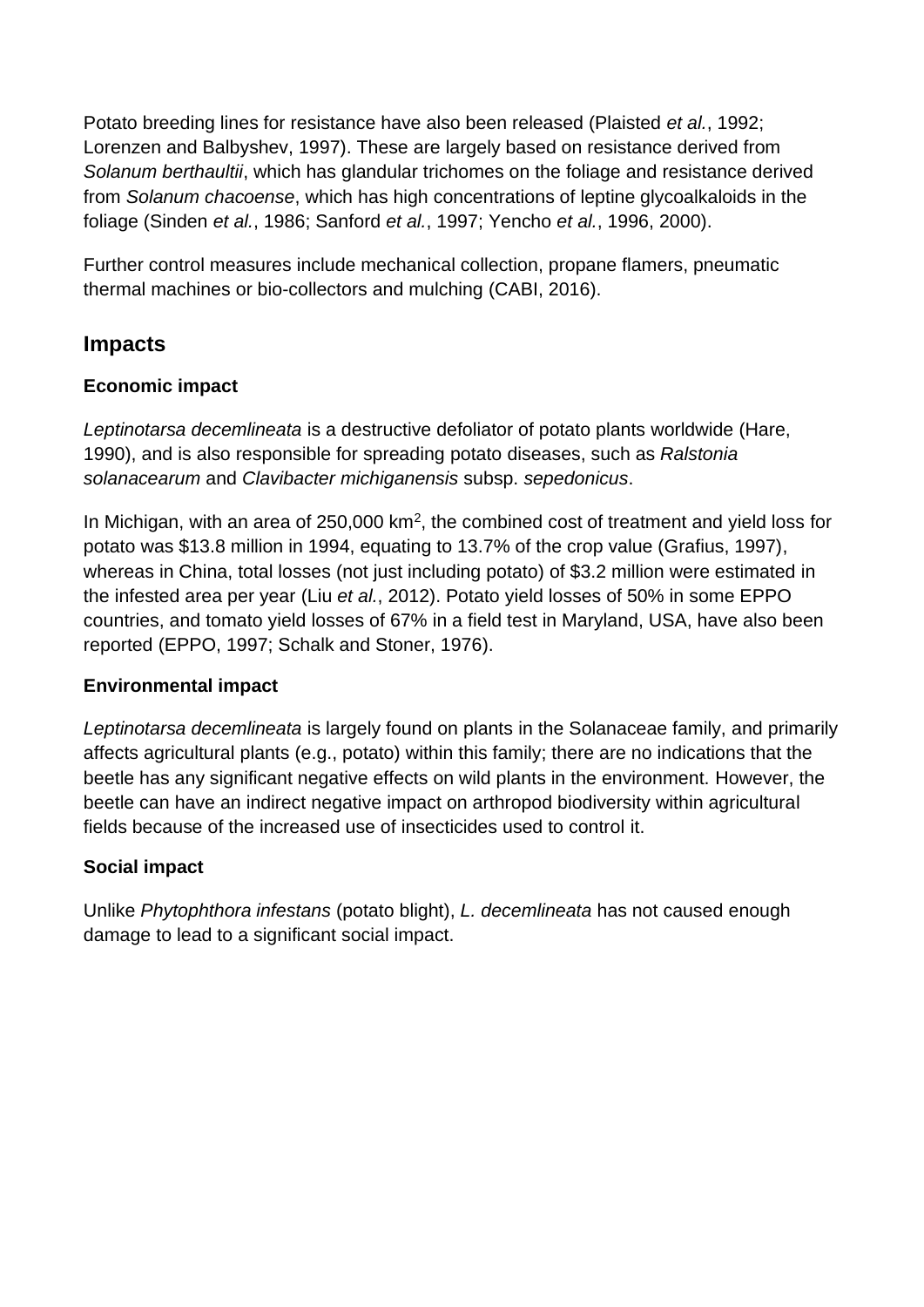# <span id="page-30-0"></span>**9. References**

**Australian Government Department of Agriculture** (2013). National Diagnostic Protocol for Colorado Potato Beetle, Leptinotarsa decemlineata [Online]. Available: [http://www.google.co.uk/url?sa=t&rct=j&q=&esrc=s&source=web&cd=1&ved=0ahUKEwjJlf\\_Nw7HO](http://www.google.co.uk/url?sa=t&rct=j&q=&esrc=s&source=web&cd=1&ved=0ahUKEwjJlf_Nw7HOAhWBIcAKHXOeB2UQFgghMAA&url=http%3A%2F%2Fplantbiosecuritydiagnostics.net.au%2Fwordpress%2Fwp-content%2Fuploads%2F2015%2F03%2FNDP-22-Colorado-potato-beetle-Leptinotarsa-decemlineata-V1.2.pdf&usg=AFQjCNEfCc0V1AevWuahUxaDUnuVRTWl6w&bvm=bv.129391328,d.bGs) [AhWBIcAKHXOeB2UQFgghMAA&url=http%3A%2F%2Fplantbiosecuritydiagnostics.net.au%2Fword](http://www.google.co.uk/url?sa=t&rct=j&q=&esrc=s&source=web&cd=1&ved=0ahUKEwjJlf_Nw7HOAhWBIcAKHXOeB2UQFgghMAA&url=http%3A%2F%2Fplantbiosecuritydiagnostics.net.au%2Fwordpress%2Fwp-content%2Fuploads%2F2015%2F03%2FNDP-22-Colorado-potato-beetle-Leptinotarsa-decemlineata-V1.2.pdf&usg=AFQjCNEfCc0V1AevWuahUxaDUnuVRTWl6w&bvm=bv.129391328,d.bGs) [press%2Fwp-content%2Fuploads%2F2015%2F03%2FNDP-22-Colorado-potato-beetle-](http://www.google.co.uk/url?sa=t&rct=j&q=&esrc=s&source=web&cd=1&ved=0ahUKEwjJlf_Nw7HOAhWBIcAKHXOeB2UQFgghMAA&url=http%3A%2F%2Fplantbiosecuritydiagnostics.net.au%2Fwordpress%2Fwp-content%2Fuploads%2F2015%2F03%2FNDP-22-Colorado-potato-beetle-Leptinotarsa-decemlineata-V1.2.pdf&usg=AFQjCNEfCc0V1AevWuahUxaDUnuVRTWl6w&bvm=bv.129391328,d.bGs)[Leptinotarsa-decemlineata-](http://www.google.co.uk/url?sa=t&rct=j&q=&esrc=s&source=web&cd=1&ved=0ahUKEwjJlf_Nw7HOAhWBIcAKHXOeB2UQFgghMAA&url=http%3A%2F%2Fplantbiosecuritydiagnostics.net.au%2Fwordpress%2Fwp-content%2Fuploads%2F2015%2F03%2FNDP-22-Colorado-potato-beetle-Leptinotarsa-decemlineata-V1.2.pdf&usg=AFQjCNEfCc0V1AevWuahUxaDUnuVRTWl6w&bvm=bv.129391328,d.bGs)[V1.2.pdf&usg=AFQjCNEfCc0V1AevWuahUxaDUnuVRTWl6w&bvm=bv.129391328,d.bGs](http://www.google.co.uk/url?sa=t&rct=j&q=&esrc=s&source=web&cd=1&ved=0ahUKEwjJlf_Nw7HOAhWBIcAKHXOeB2UQFgghMAA&url=http%3A%2F%2Fplantbiosecuritydiagnostics.net.au%2Fwordpress%2Fwp-content%2Fuploads%2F2015%2F03%2FNDP-22-Colorado-potato-beetle-Leptinotarsa-decemlineata-V1.2.pdf&usg=AFQjCNEfCc0V1AevWuahUxaDUnuVRTWl6w&bvm=bv.129391328,d.bGs).

Accessed: 08/08/2016.

**Arnett, R. H. Jr., Thomas, M. C., Skelley, P. E. and Frank, J. H.** (2002). American beetles. Volume 2. Polyphaga: Scarabaeoidea through Curculionoidea. CRC Press, Boca Raton.  $XIV + 861$  pp.

**Arthropod Pesticide Resistance Database** (2016). *Leptinotarsa decemlineata* [Online]. Available: <http://www.pesticideresistance.org/display.php?page=species&arId=141>. Accessed: 08/08/2016.

**Bartlett, P. W.** (1980). Interception and eradication of Colorado beetle in England and Wales, 1958-1977. Bulletin, Orgaisation Europeenne et Mediterranneenne pour la Protection des Plantes. 10, 481-489.

**Bezjak, S., Igrc-Barcic, J. and Bazok, R.** (2006) Efficacy of botanical insecticides in Colorado Potato Beetle (leptinotarsa decemlineata Say., Coleoptera@ Chrysomelidae) control (Ucinkovitost boljnih insekticida u suzbijanju krumpirove zlatice (Leptinotarsa decemlineata Say, Coleoptera: Chrysomelidae).) Fragmenta Phytomedica et Herbologica . 29, 13-24.

**Boiteau, G. and Osborn, W. P. L.** (1999). Comparison of plastic-lined trenches and extruded plastic traps for controlling *Leptinotarsa decemlineata* (Coleoptera: Chrysomelidae). Canadian Entomologist. 131, 567-572.

**Bolter, C. J., Dicke, M., Loon, J. J. A., Visser, J. H. and Posthumus, M. A.** (1997). Attraction of Colorado potato beetle to herbivore-damaged plants during herbivory and after its termination. Journal of Chemical Ecology. 23, 1003-1023.

**Brokenshire, T., Meadows, S. and Genard, O.** (2012) An international campaign coordinated by EPPO to control Colorado Beetle in the Channel Islands. EPPO Bulletin. 42, 167-170.

**CABI** (2016). Leptinotarsa decemlineata (Colorado potato beetle) In: Crop Protection Compendium. Wallingford, UK: CAB International. [www.cabi.org/cpc](http://www.cabi.org/cpc).

**Casagrande, R. A.** (1987). The Colorado potato beetle: 125 years of mismanagement. Bulletin of the Entomological Society of America. 33, 142-150.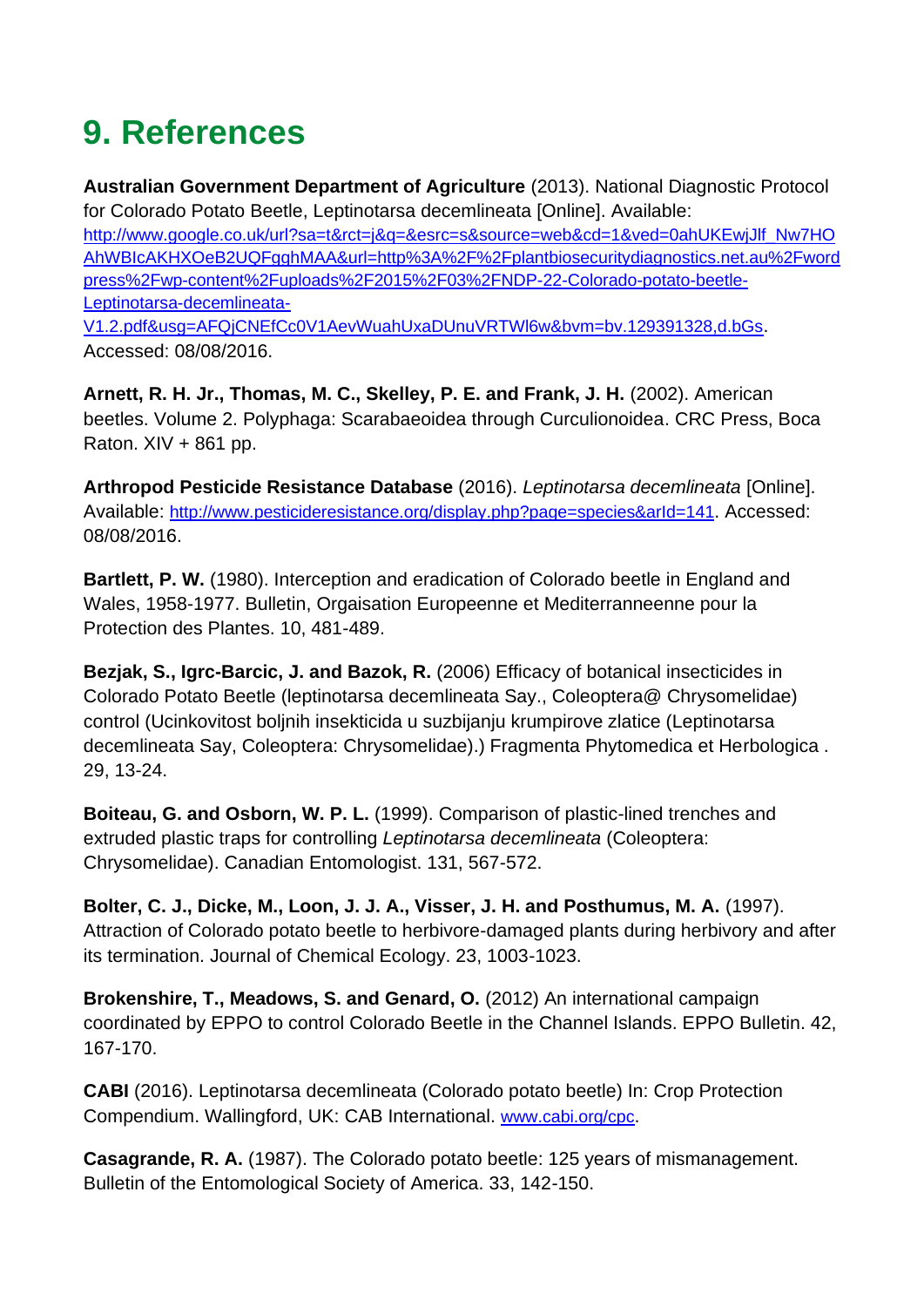**EPPO** (1997). Quarantine Pests for Europe. 2nd Edition. Ed. by Smith, I. M., McNamara, D. G., Scott, P. R. and Holderness, M. Wallingford, UK: CABI. 1425 pp.

**EPPO** (2016). EPPO Global Database Leptinotarsa decemlineata (LPTNDE) [Online]. Paris, France: European and Mediterranean Plant Protection Organization. Available: <http://www.eppo.int/DATABASES/pqr/pgr.htm>. Accessed: 08/08/2016.

**Faithi, S. A., Fakhr-Taha, Z. and Razmjou, J.** (2013). Life-history parameters of the Colorado potato beetle, leptinotarsa decemlineata, on seven commercial cultivars of potato, Solanum tuberosum. Journal of Insect Science. 13, 132.

**Ferro, D. N., Logan, J. A., Voss, R. H. and Elkinton, J. S.** (1985). Colorado potato beetle (Coleoptera: Chrysomelidae) temperature-dependent growth and feeding rates. Environmental Entomology. 14, 343-348.

**Feytaud, J.** (1936). Comment le doryphore envahit L'Europe. Revue de Zoologie Agricole. 35, 81 & 125.

**Feytaud, J.** (1950). Le Doryphore à la conquète de l'Europe. In: Proceedings of the VIII International Congress of Entomology, Sweden, Stockholm, pp. 643-646.

**Grafius, E.** (1995). Is local selection followed by dispersal a mechanism for rapid development of multiple insecticide resistance in the Colorado potato beetle? American Entomologist. 41, 104-109.

**Grafius, E.** (1997). Economic impact of insecticide resistance in the Colorado potato beetle (Coleoptera: Chrysomelidae) on the Michigan potato industry. Journal of Economic Entomology. 90, 1144-1151.

**Hare, J. D.** (1990). Ecology and management of the Colorado potato beetle. Annual Review of Entomology. 35, 81-100.

**Hunt, D. W. A. and Tan, C. S.** (2000). Overwintering densities and survival of the Colorado potato beetle (Coleoptera: Chrysomelidae) in and around tomato (Solanaceae) fields. Canadian Entomologist. 132, 103-105.

**Hurst, G. W.** (1975). Meteorology of the Colorado potato beetle. World Meteorological Organization Technical Note 137.

**Hsiao, T. H.** (1988). Host specificity, seasonality and bionomics of Leptinotarsa beetles. In: Jolivet, P., Petitpierre, E., Hsiao, T. H. eds. Biology of Chrysomelidae. Series entomologica. Volume 42. Dordrecht: Kluwer Academic Publishers. 581-599 pp.

**Igrc, J., Barcic, J., Dobrincic, R., Maceljski, M.** (1999). Effect of insecticides on the Colorado potato beetles resistant to OP, OC and P insecticides. Anzeiger für Schädlingskunde. 72, 76-80.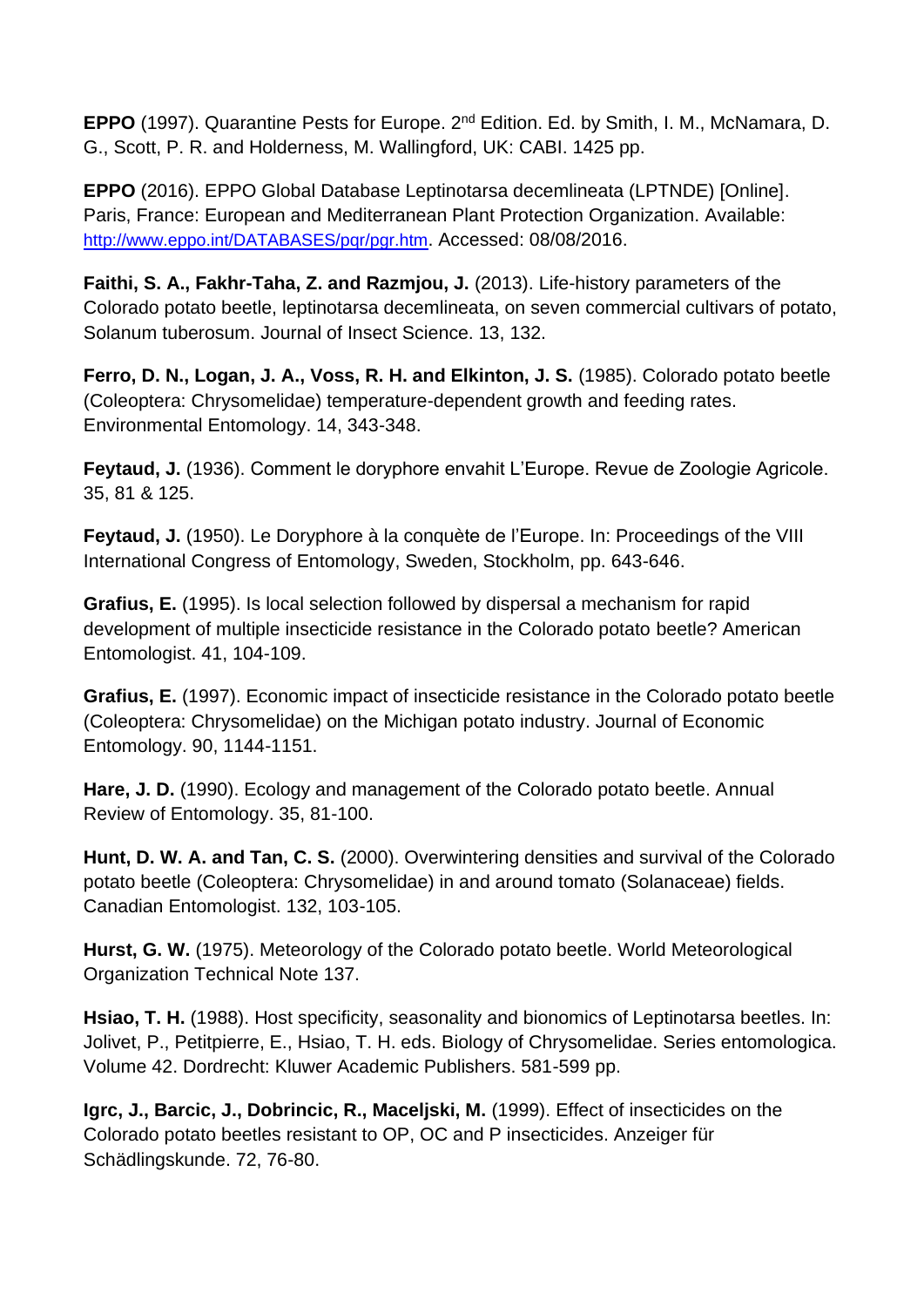**Izzo, V. M., Armstrong, J., Hawthorne, D. and Chen, Y.** (2014). Time of the season: the effect of host photoperiodism on diapause induction in an insect herbivore, *Leptinotarsa decemlineata*. Ecological Entomology. 39, 75-82.

**Jacques, R. L.** (1988). The potato beetles: the genus Leptinotarsa in North America (Coleoptera, Chrysomelidae). Flora and Fauna Handbook No. 3. Leiden; New York: E. J. Brill. 144 pp.

**Lacey, L. A., Horton, D. R., Chauvin, R. L. and Stocker, J. M.** (1999). Comparative efficacy of *Beauveria bassiana*, *Bacillus thuringiensis*, and aldicarb for control of Colorado potato beetle in an irrigated desert agroecosystem and their effects on biodiversity. Entomologia Experimentalis et Applicata. 93, 189-200.

**Landolt, P.** J., Tumlinson, J. H., Alborn, D. H. (1999). Attraction of Colorado potato beetle (Coleoptera: Chrysomelidae) to damaged and chemically induced potato plants. Environmental Entomology. 28, 973-978.

**Lashomb, J. H. and Ng, Y. S.** (1984). Colonization by Colorado potato beetles, *Leptinotarsa decemlineata* (Say) (Coleoptera: Chrysomelidae), in rotated and nonrotated potato fields. Environmental Entomology. 13, 1352-1356.

**Liu, N., Li, Y. and Zhang, R.** (2012). Invasion of Colorado potato beetle, *Leptinotarsa decemlineata*, in China: dispersal, occurrence, and economic impact. Entomologia Experimentalis et applicata. 143, 207-217.

**Lorenzen, J. H. and balbyshev, N. F.** (1997). ND2858-1: a useful source of resistance to the Colorado potato beetle. American Potato Journal. 74, 331-335.

**Martel, J. W., Alford, A. R. and Dickens, J. C.** (2005). Synthetic host volatiles increase efficacy of trap cropping for management of Colorado potato beetle, *Leptinotarsa decemlineata* (Say). Agricultural and Forest Entomology, 7, 79-86.

**Mailloux, G., Binns, M. R. and Bostanian, N. J.** (1991). Density yield relationships and economic injury level model for the Colorado potato beetle larvae on potatoes. Researches on Population Ecology. 33, 101-113.

**Mailloux, G., Bostanian, N. J. and Binns, M. R.** (1995). Density yield relationships for Colorado potato beetle adults on potatoes. Phytoparasitica. 23, 101-118.

**Misener, G. C., Boiteau, G. and McMillan, L. P.** (1993). A plastic-lining trenching device for the control of Colorado potato beetle: Beetle Excluder. American Potato Journal. 70, 903-908.

**Nault, B. A. and Kennedy, G. G.** (1998). Limitations of using regression and mean separation analyses for describing the response of crop yield to defoliation: a case study of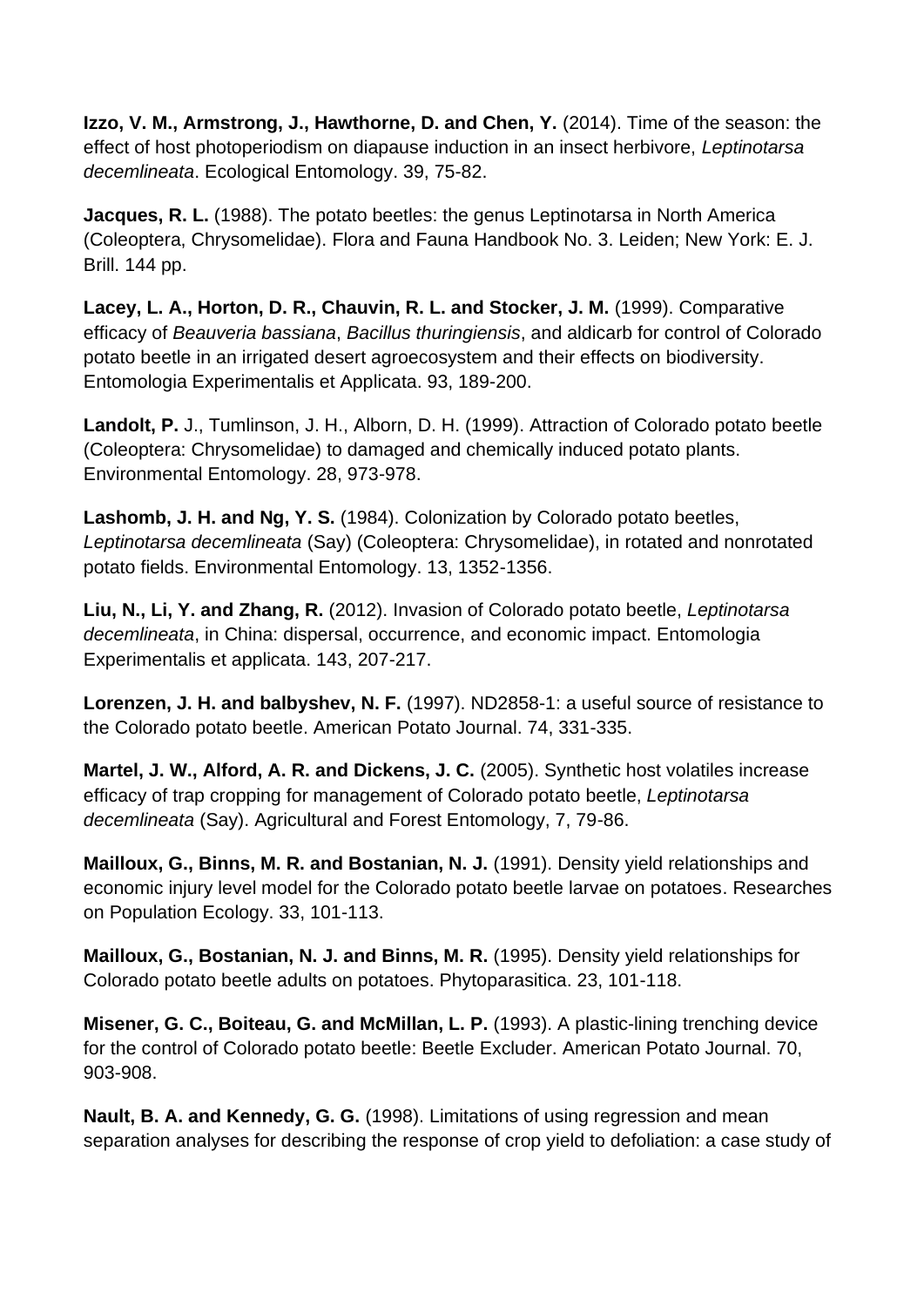the Colorado potato beetle (Coleoptera: Chrysomelidae) on potato. Journal of Economic Entomology. 91, 7-20.

**Plaisted, R. L, Tingey, W. M. and Steffens, J. C.** (1992). The germplasm release of NYL 235-4, a clone with resistance to the Colorado potato beetle. American Potato Journal. 69, 843-846.

**Pope, R. D. and Madge, R. B.** (1984). The 'when' and 'why' of the Colorado potato beetle. Antenna. 8, 175-177.

**Sanford, L. L., Kobayashi, R. S., Deahl, K. L. and Sinden, S. L.** (1997). Diploid and tetraploid *Solanum chacoense* genotypes that synthesize leptine glycoalkaloids and deter feeding by Colorado potato beetle. American Potato Journal. 74, 15-21.

**Schalk, J.** M. **and Stoner, A. K.** (1976). Colorado potato beetle populations and their effect on tomato yield in Maryland. HortScience. 11, 213-214.

**Schrod, J., Basedow, T., Langenbruch, G. A.** (1996). Studies on bionomics and biological control of the Colorado potato beetle (*Leptinotarsa decemlineata* Say, Col., Chrysomelidae) at two sites in southern Hesse (FRG). Journal of Applied Entomology. 120, 619-626.

**Senanayake, D. G. and Holliday, N. J.** (1989). Economic injury levels for Colorado potato beetle (Coleoptera: Chrysomelidae) on 'Norland' potatoes in Manitoba. Journal of Economic Entomology. 83, 2058-2064.

**Shields, E. J. and Wyman, J. A.** (1984). Effect of defoliation at specific growth stages on potato yields. Journal of Economic Entomology. 77, 1194-1199.

**Sinden, S. L., Sanford, L. L. and Deahl** (1986). Segregation of leptine glycoalkaloids in *Solanum chacoense* Bitter. Journal of Agricultural and Food Chemistry. 34, 372-377.

**Stewart, J. G. and Dornan, A. P.** (1990). Comparison of three management schemes for Colorado potato beetle on early-season potatoes in Prince Edward Island. Phytoprotection. 71, 121-127.

**Van Poeteren, N.** (1939). Die Entwicklung der Karoffelkafer. Frage in Niederlanden. In Verh. VII Intern. Kongr. Entomol., Berlin, 1938, 2701-2703.

**Vassiere, M. P.** (1939). Au sujet de la dispersion du doryphore. Bulletin de la Societe Entomologique de France. 44, 178.

**Vencill, A. M., Zehnder, G. W. and Heatwole, C. D.** (1995). Potato insect expert system: computerized approach to insecticide management for Colorado potato beetle (Coleoptera: Chrysomelidae). Journal of Economic Entomology. 88, 944-954.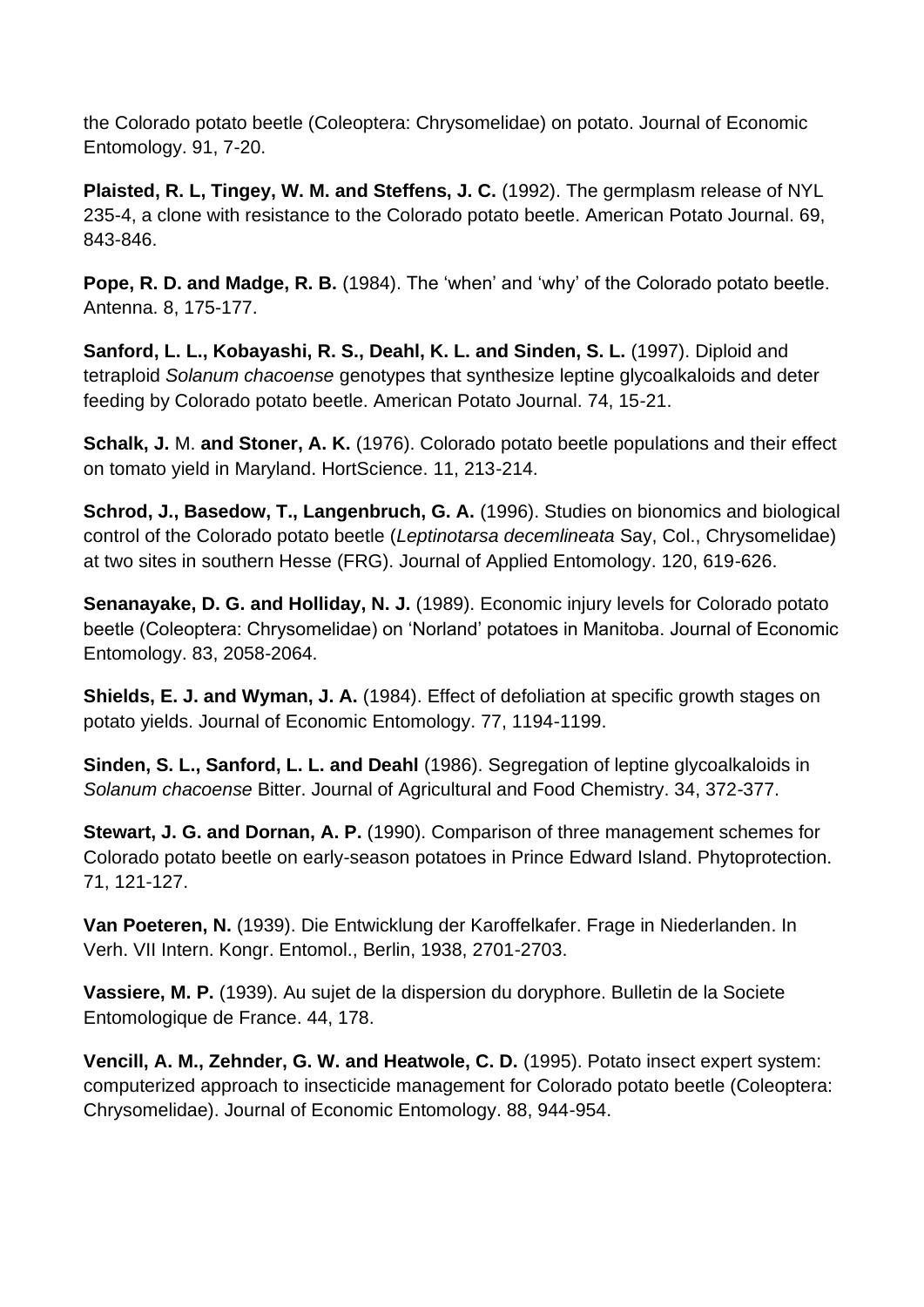**Weber, D. C. and Ferro, D. N.** (1993). Distribution of overwintering Colorado potato beetle in and near Massachusetts potato fields. Entomologia Experimentalis et Applicata. 66, 191- 196.

**Wegorek, W.** (1955). Investigation on spring migration of the Colorado beetle (Leptinotarsa decemlineata Say) and possibilities of combating the insect. Ekologial Polska Seria A. 3, 217-271.

**Wiktelius, S.** (1981). Wind dispersal of insects. Grana. 20, 205-207.

**Wright, R. J.** (1984). Evaluation of crop rotation for control of Colorado potato beetles (Coleoptera: Chrydomelidae) in commercial potato fields on Long Island. Journal of Economic Entomology. 77, 1254-1259.

**Wright, R. J., Kain, D. P., Moyer, D. D.** (1987). Development and implementation of an extension IPM program for Long Island. Bulletin of the Entomological Society of America. 33, 239-245.

**Yaşar, B. and Güngör, M. A.** (2005). Determination of life table and biology of Colorado potato beetle, *Leptinotarsa decemlineata* Say (Coleoptera: Chrysomelidae), feeding on five different potato varieties in Turkey. Applied Entomology and Zoology. 40, 589-596.

**Yencho, G. C., Bonierbale, M .W., Tingey, W. M., Plaisted, R. L. and Tanksley, S. D.** (1996). Molecular markers locate genes for resistance to the Colorado potato beetle, leptinotarsa decemlineata, in hybrid Solanum tuberosum x S. berthaultii potato progenies. Entomologia Experimentalis et Applicata. 81, 141-154.

**Yencho, G. C., Kowalski, S. P., Kennedy, G. G. and Sanford, L. L.** (2000). Segregation of leptine glycoalkaloids and resistance to Colorado potato beetle (*Leptinotarsa decemlineata* (Say)) in F2 *Solanum tuberosum* (4x) x *S. chacoense* (4x) Potato progenies. American Journal of Potato Research. 77, 167-178.

**Zehnder, G. and Warthen, J. D.** (1988). Feeding inhibition and mortality effects of neemseed extract on the Colorado potato beetle (Coleoptera: Chrysomelidae). Journal of Economic Entomology. 81, 1040-1044.

**Zehnder, G., Vencill, A. M. and Speese, J.** (1995). Action thresholds based on plant defoliation for management of Colorado potato beetle (Coleoptera: Chrysomelidae). Journal of Economic Entomology. 88, 155-161.

**Zhu, F., Xu, J. J., Palli, R., Ferguson, J. and Palli, S. R.** (2011). Ingested RNA interference for managing the populations of the Colorado potato beetle, *Leptinotarsa decemlineata*. Pest Management Science. 67, 175-182.